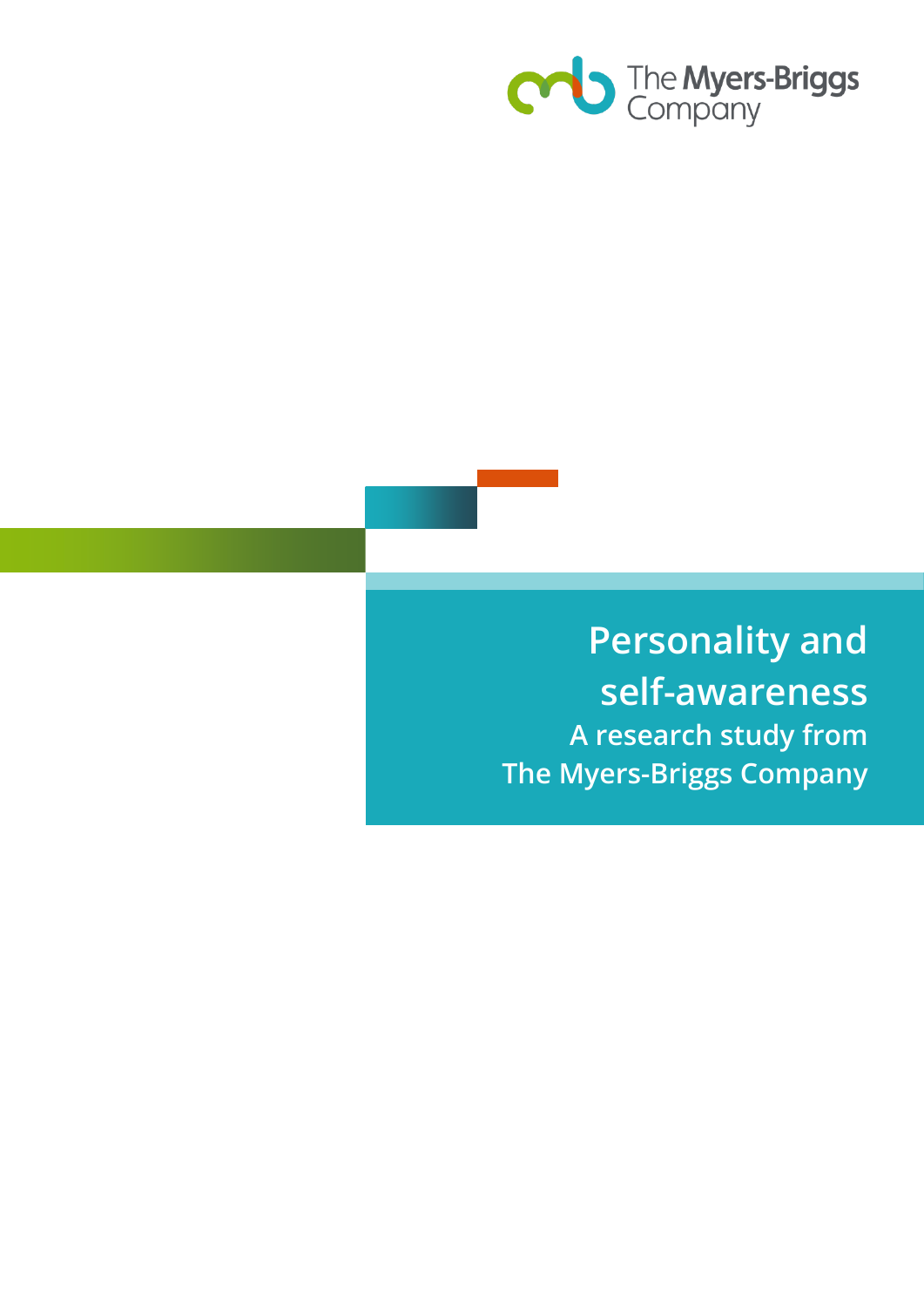## **Contents**

| <b>Executive summary</b>                                | 2              |
|---------------------------------------------------------|----------------|
| Purpose of the research                                 | $\overline{2}$ |
| Summary of findings                                     | 2              |
| Conclusions                                             | 3              |
| Introduction and methodology                            | 4              |
| Purpose of the research                                 | $\overline{4}$ |
| Data collection                                         | $\overline{4}$ |
| <b>Results</b>                                          | 5              |
| The sample                                              | 5              |
| Developing self-awareness: What works?                  | 10             |
| <b>Facets of self-awareness</b>                         | 15             |
| In-depth type differences                               | 18             |
| Self-awareness: An overview                             | 22             |
| Advantages to being self-aware                          | 23             |
| Disadvantages to being self-aware                       | 24             |
| The MBTI assessment: The benefits                       | 26             |
| Conclusion                                              | 27             |
| References                                              | 28             |
| Appendices                                              | 29             |
| Appendix 1: The survey                                  | 29             |
| Appendix 2: Psychological type and the MBTI® assessment | 35             |
| Appendix 3: Self-awareness questionnaire                | 37             |
| About The Myers-Briggs Company                          | 41             |

Research study designed by:

Helen Rayner, Lead Consultant, The Myers-Briggs Company John Hackston, Head of Thought Leadership, The Myers-Briggs Company

© Copyright 2018 The Myers-Briggs Company and The Myers-Briggs Company Limited.

® MBTI, Myers-Briggs, Myers-Briggs Type Indicator, the MBTI logo and The Myers-Briggs Company logo are trademarks or registered trademarks of The Myers & Briggs Foundation in the United States and other countries.

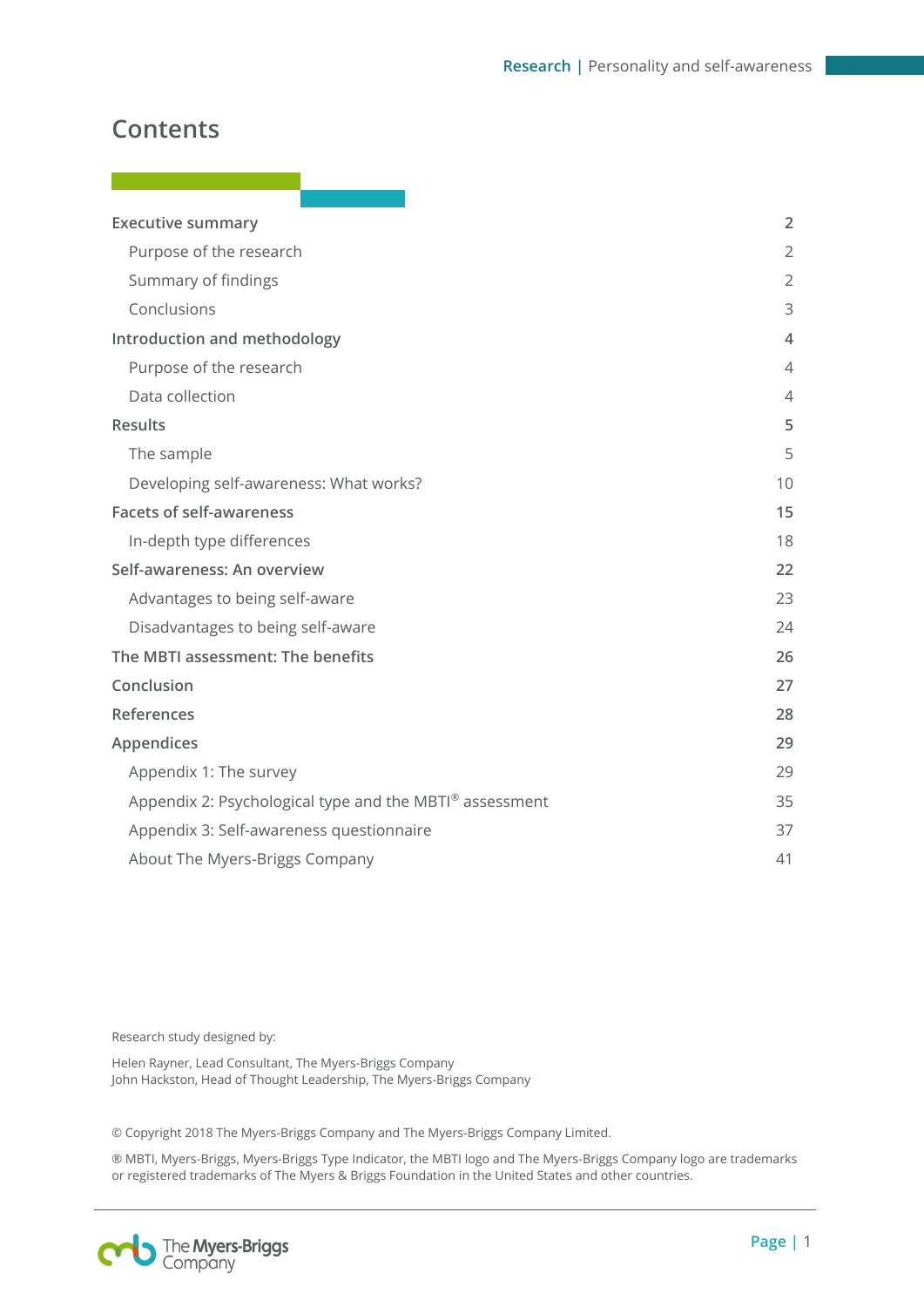## <span id="page-2-0"></span>**Executive summary**

### <span id="page-2-1"></span>**Purpose of the research**

The overall purpose of this study was to understand how personality type relates to selfawareness. If knowledge of one's personality type can help to increase self-awareness, this could have several positive effects. In the workplace, increased levels of self-awareness are related to improved psychological wellbeing<sup>1</sup> and improved performance at work,<sup>2</sup> as well as more effective leadership. 3

Practitioners use many different methods to increase self-awareness. These methods include personality questionnaires, 360-degree feedback and coaching. However, the effectiveness of these methods remains an area that is under researched.

The Myers-Briggs Type Indicator® (MBTI®) questionnaire is widely used by organizations to enhance self-awareness and increase understanding of management style. It was, therefore, chosen as the model of personality for this research.

Previous research<sup>4</sup> has identified four facets of self-awareness: Reflection, Insight, Rumination, and Mindfulness. This research examined the relationship between the four facets, and the MBTI type of respondents.

This report is designed for those with some knowledge of psychological type or the Myers-Briggs Type Indicator assessment. A brief description of psychological type and the MBTI model is provided in Appendix 2.

### <span id="page-2-2"></span>**Summary of findings**

- All those who took part in the research had taken steps to develop their selfawareness. There were differences between different MBTI types and the methods they chose to develop their self-awareness.
- There were type differences in relation to the four facets of self-awareness.
	- Those with preferences for **Introversion**, **Intuition** and **Feeling** reported higher scores on the **Reflection** scale.
	- Those with preferences for **Extraversion** and **Intuition** reported higher scores on the **Insight** scale.
	- Those with preferences for **Extraversion** and **Thinking** reported higher scores on the **Rumination** scale.
	- Those with preferences for **Perceiving** reported lower levels of **Mindfulness**.
- The most frequently used methods to develop self-awareness were feedback from peers, completing personality questionnaires, feedback from family, and feedback from manager.
- The most effective methods used to develop self-awareness were training to be a coach, professional help (e.g. coaching), and completing personality questionnaires.

 $\overline{a}$ 

<sup>4</sup> Sutton, Williams & Allinson (2015)



<sup>1</sup> Brown & Ryan (2003)

<sup>2</sup> Fletcher & Baldy (2000)

<sup>3</sup> Church (1997)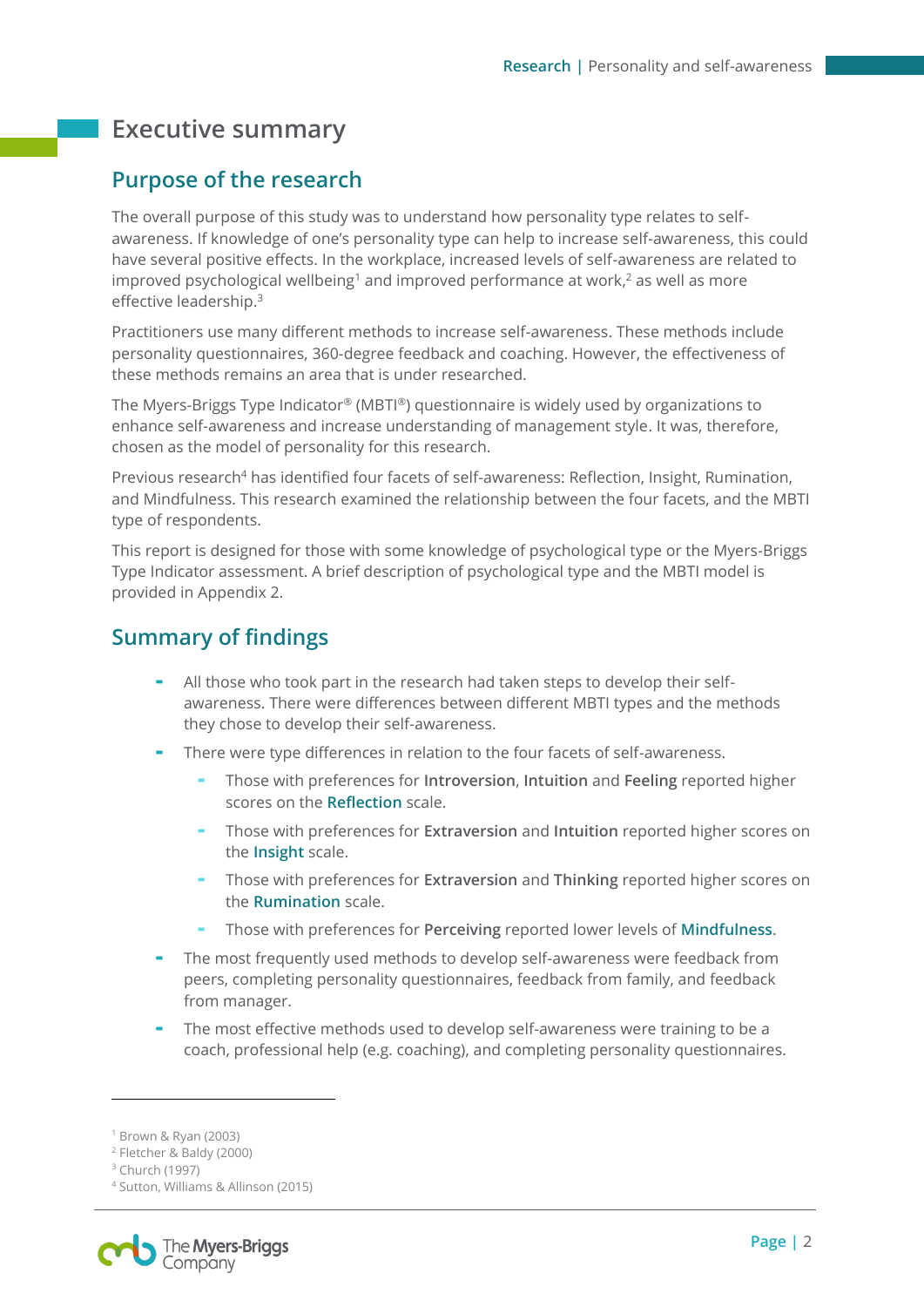- There were advantages and disadvantages to being self-aware. More respondents reported advantages than disadvantages to their self-awareness.
- Since respondents had become aware of the personality type, they reported improvements in capitalizing more on strengths, leadership, and confidence in their work life, personal life, and decision making.

## <span id="page-3-0"></span>**Conclusions**

There were differences observed between the four facets of self-awareness, and best-fit type of the respondents. The most frequently used methods to develop self-awareness were not the most effective methods. Overall, since becoming aware of their MBTI type, most respondents agreed that they had seen improvements in both their work and personal lives.

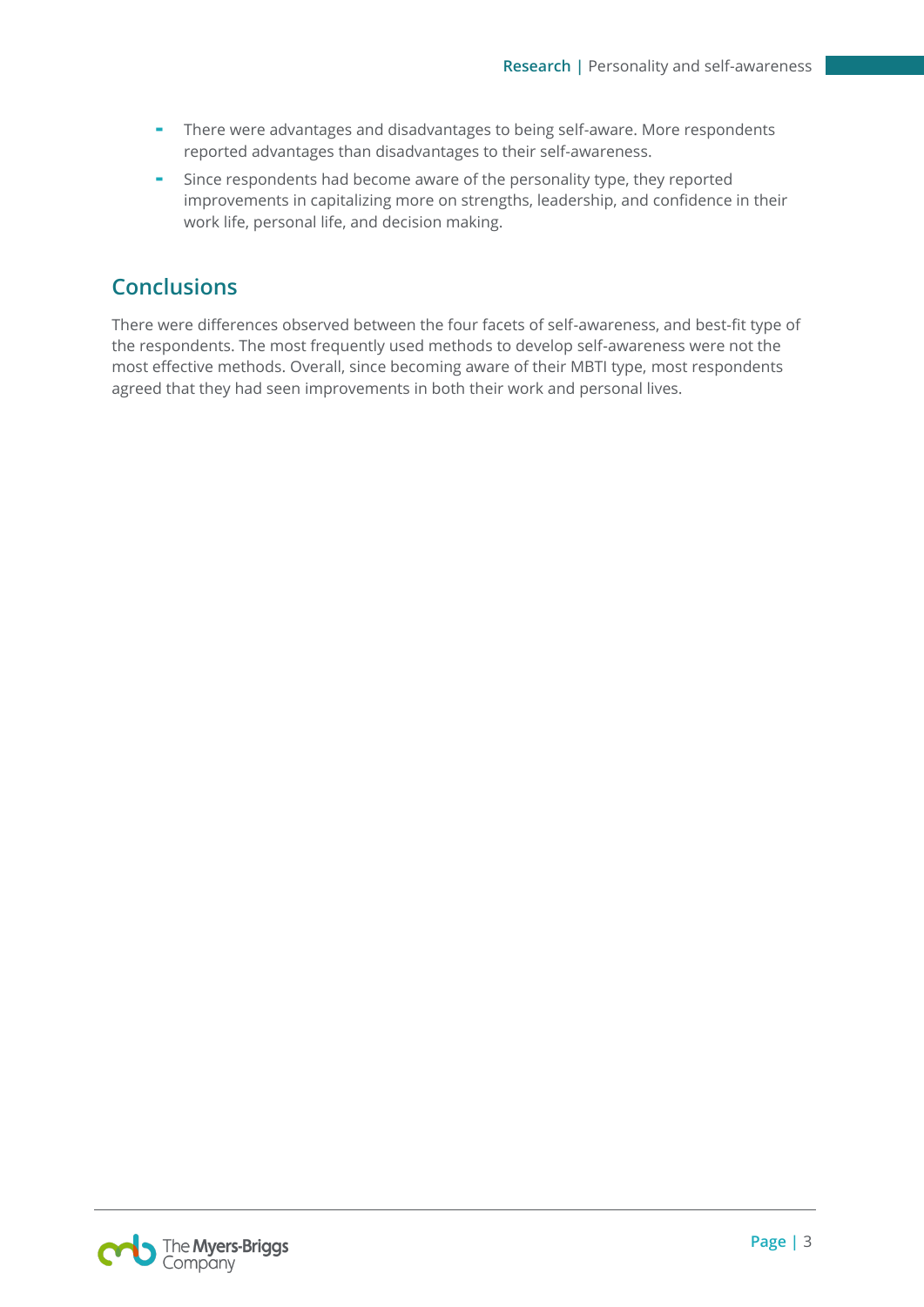## <span id="page-4-0"></span>**Introduction and methodology**

## <span id="page-4-1"></span>**Purpose of the research**

The overall purpose of this study was to understand how personality type relates to selfawareness. In the workplace increased levels of self-awareness are related to improved psychological wellbeing,<sup>5</sup> improved performance at work,<sup>6</sup> as well as more effective leadership.<sup>7</sup>

Previous research<sup>8</sup> suggests there are four facets to self-awareness: Insight, Reflection, Rumination and Mindfulness. In this section we will discuss the relationships found between type and these four areas of self-awareness.

In our survey, we included questions designed to measure the four facets of self-awareness, as identified by Sutton et al (2015).

- **Reflection**
- **Insight**
- **Rumination**
- Mindfulness

### <span id="page-4-2"></span>**Data collection**

To carry out the study, we created an online survey. Participants were asked to give their MBTI best-fit (validated) type and some demographic information. In addition, they completed questions about themselves, including:

- The advantages and disadvantages of being self-aware.
- How their self-awareness differs from those around them.
- Areas where their self-awareness has been most useful.
- How the MBTI tool has informed their day-to-day behaviours.
- The effect that knowing their MBTI type has had on their life.
- Methods used to develop self-awareness, and which were most useful.

The survey was publicized to type users on our website and to individuals who had completed the MBTI assessment online. The survey was also publicized through the following social media sites: LinkedIn, Facebook, Twitter, Reddit. The analysis is based on 937 people who knew their best-fit type.

 $\overline{a}$ 

<sup>8</sup> Sutton, Williams & Allinson (2015)



<sup>5</sup> Brown & Ryan (2003)

<sup>6</sup> Fletcher & Baldy (2000)

<sup>7</sup> Church (1997)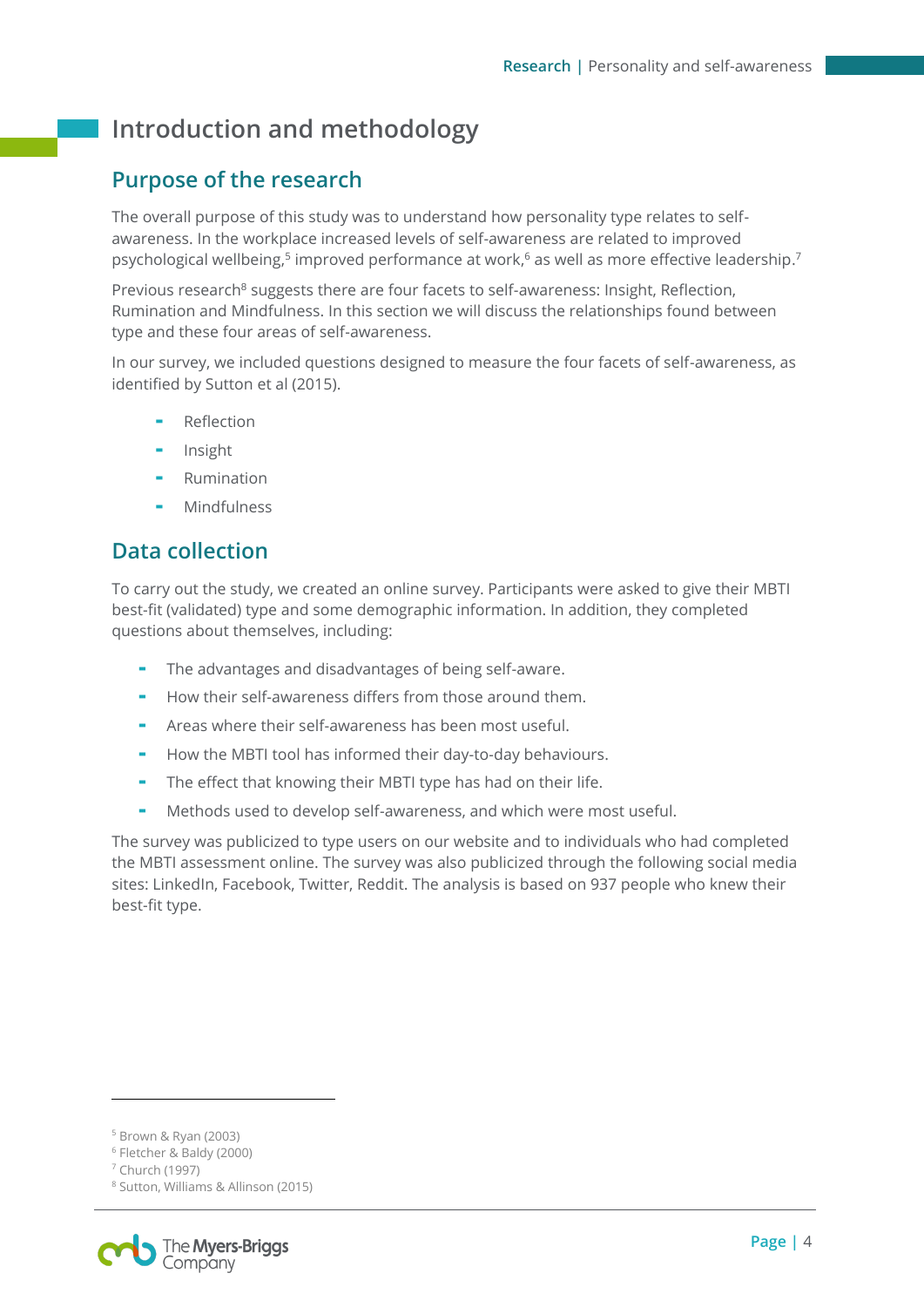## <span id="page-5-0"></span>**Results**

### <span id="page-5-1"></span>**The sample**

#### **Group demographics**

71% of respondents were female, 27% male, 2% transgender or preferred not to disclose. The age ranged from 14 to 90 years with an average (mean) age of 45 years:



The majority of respondents either worked in the United Kingdom (58%) or the United States (17%).



#### **Country you principally work in**

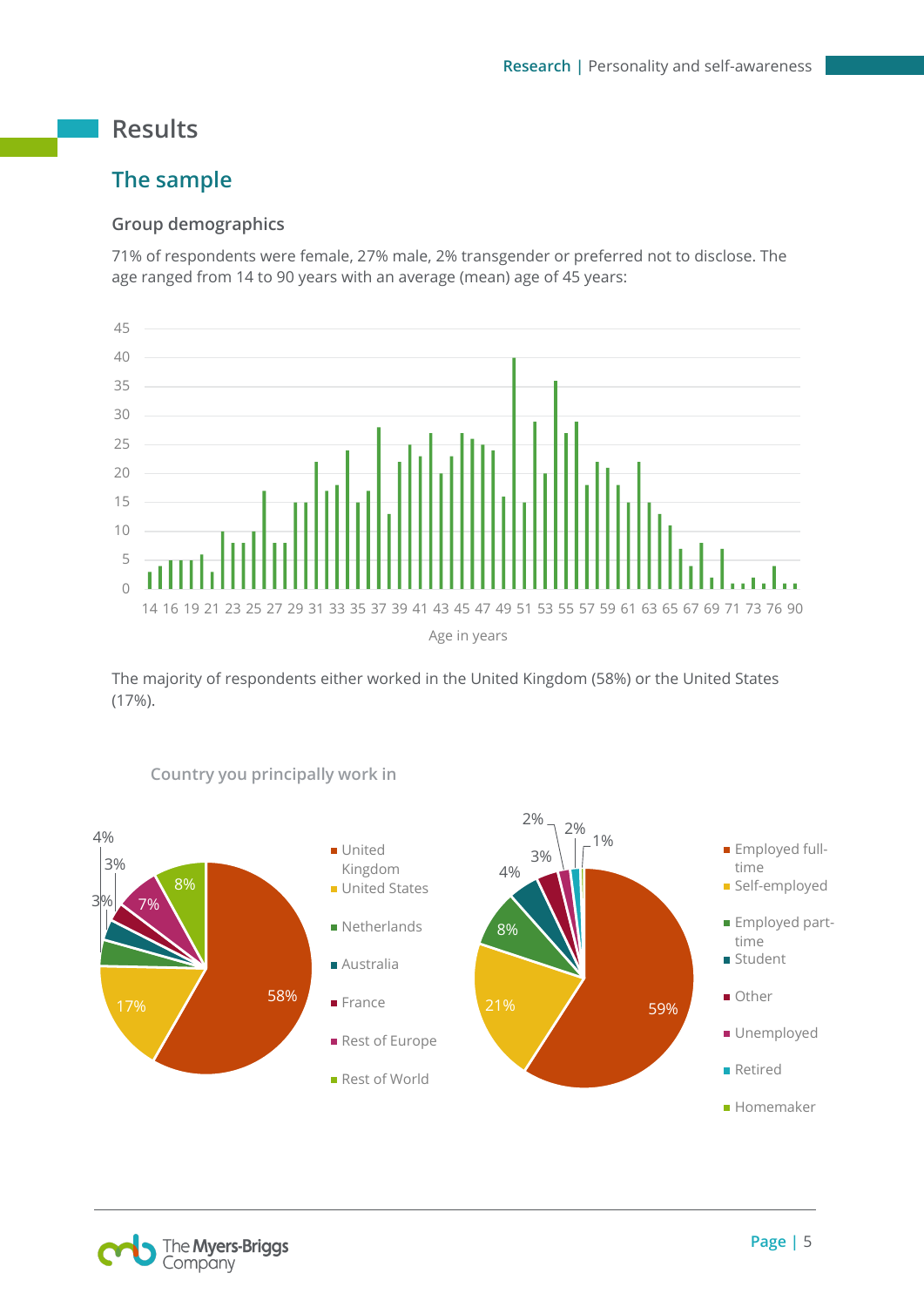

Most of the group had a people-related role, in areas such as coaching, people development, education and training, or HR.

59% of respondents were employed full-time, and 21% were self-employed.

Respondents knew their reported MBTI best-fit type, so we might expect a higher level of awareness than across the broader population.

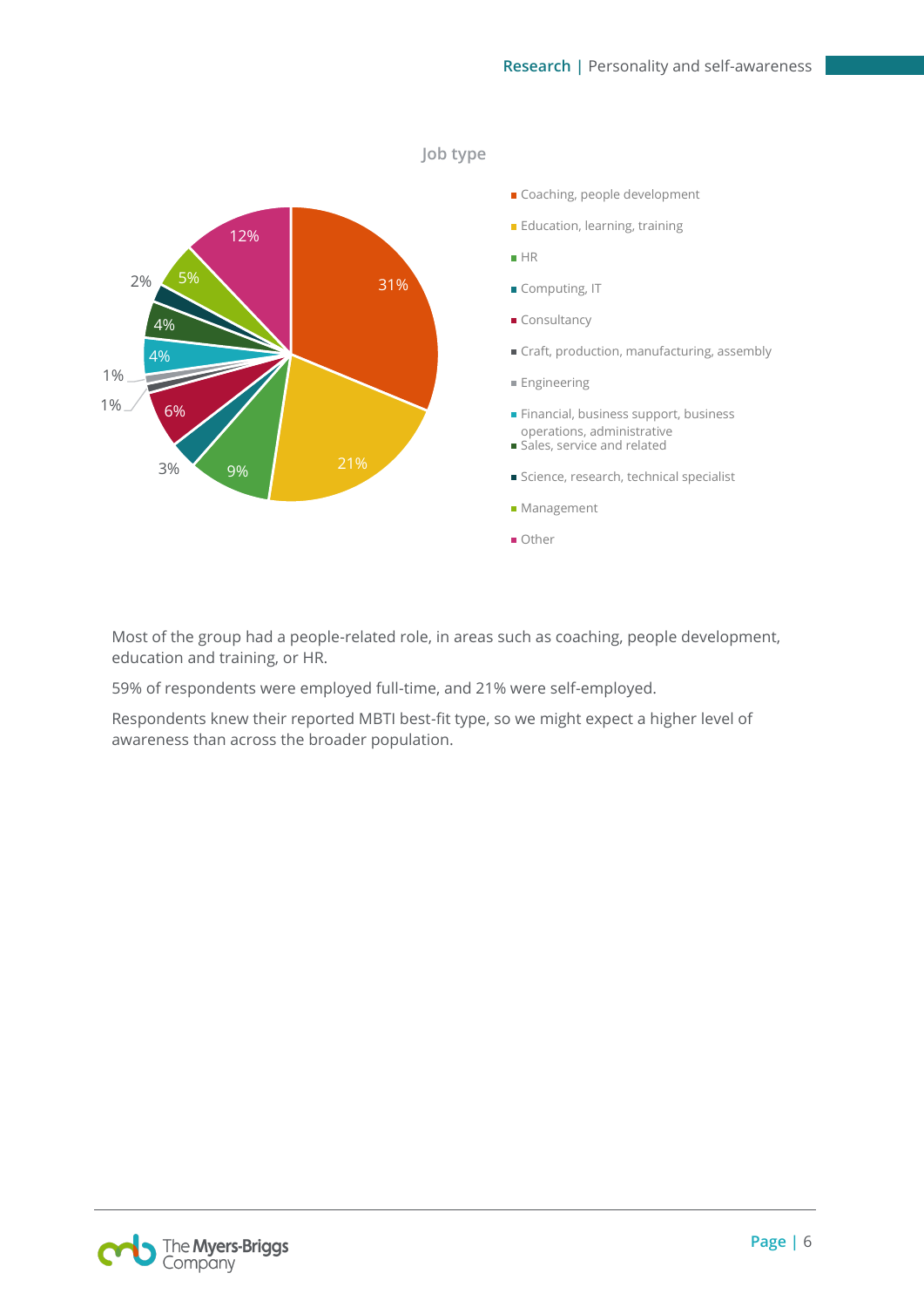| <b>ISTJ</b><br>$N=61$<br>6.6%<br>SSR=0.48 | <b>ISFJ</b><br>$N=57$<br>6.1%<br>SSR=0.48   | <b>INFJ</b><br>$N = 81$<br>8.7%<br>SSR=5.11 | <b>INTJ</b><br>$N = 88$<br>9.5%<br>SSR=6.78 | <b>Type</b><br>E           | N<br>435<br>492          | %<br>46.9%<br>53.1%              |
|-------------------------------------------|---------------------------------------------|---------------------------------------------|---------------------------------------------|----------------------------|--------------------------|----------------------------------|
| <b>ISTP</b><br>$N=21$<br>2.3%<br>SSR=0.35 | <b>ISFP</b><br>$N=17$<br>1.8%<br>SSR=0.29   | <b>INFP</b><br>$N=97$<br>10.5%<br>SSR=3.28  | <b>INTP</b><br>$N=70$<br>7.6%<br>SSR=3.16   | S<br>$\mathsf{N}$          | 282<br>645               | 30.4%<br>69.6%                   |
| <b>ESTP</b><br>$N=20$<br>2.2%<br>SSR=0.37 | <b>ESFP</b><br>$N=24$<br>2.6%<br>SSR=0.29   | ENFP<br>$N = 134$<br>14.5%<br>SSR=2.30      | <b>ENTP</b><br>$N = 67$<br>7.2%<br>SSR=2.57 | $\mathsf T$<br>F<br>J<br>P | 318<br>266<br>310<br>204 | 46.2%<br>53.8%<br>51.5%<br>48.5% |
| <b>ESTJ</b><br>$N=49$<br>5.3%<br>SSR=0.50 | <b>ESFJ</b><br>$N = 33$<br>3.6%<br>SSR=0.28 | <b>ENFJ</b><br>$N=56$<br>6.0%<br>SSR=2.14   | <b>ENTJ</b><br>$N=52$<br>5.5%<br>SSR=1.89   |                            |                          |                                  |

#### **Type distribution**

927 individuals knew their best-fit type. A type table for this group is shown below:

The SSR (Self-Selection Ratio) compares the sample to the general population. Types with an SSR greater than 1 are over-represented in this group compared with the general population. All Intuition types are therefore over-represented. This is not uncommon in a group of people interested in type. However, there are sufficient numbers of each type in the sample to carry out meaningful analyses.

Reaching best-fit type was most frequently achieved through individual face-to-face feedback, face-to-face feedback as part of a group, or through completing MBTI Online/MBTI Complete (a paid-for service using the authentic MBTI questionnaire).

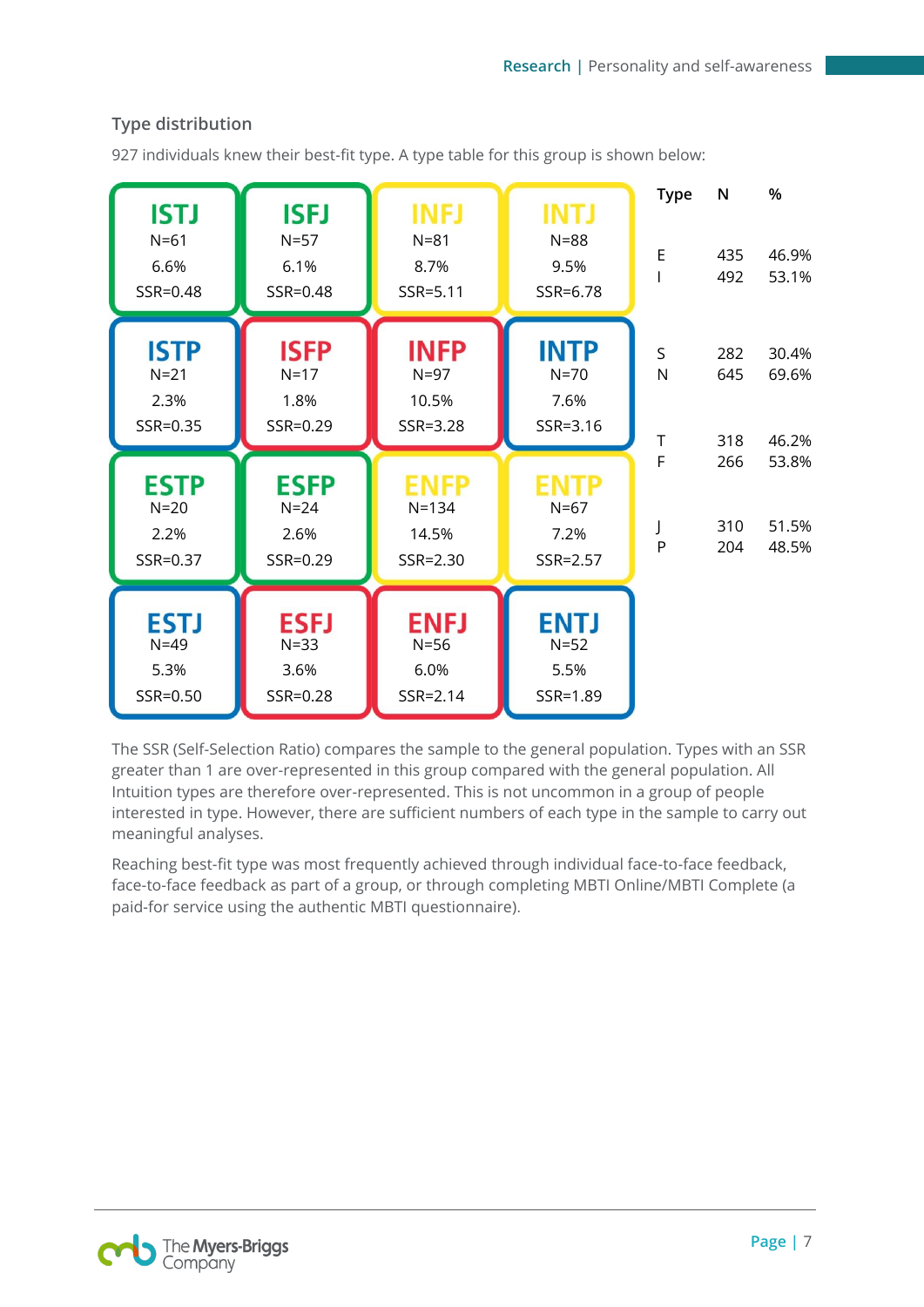

#### **Method of reaching best-fit type**

We asked respondents how clear they were about their best-fit type. We saw no significant differences in clarity regarding each preference pair. On all the preference pairs, most respondents were either sure or very sure that their best-fit type was accurate.













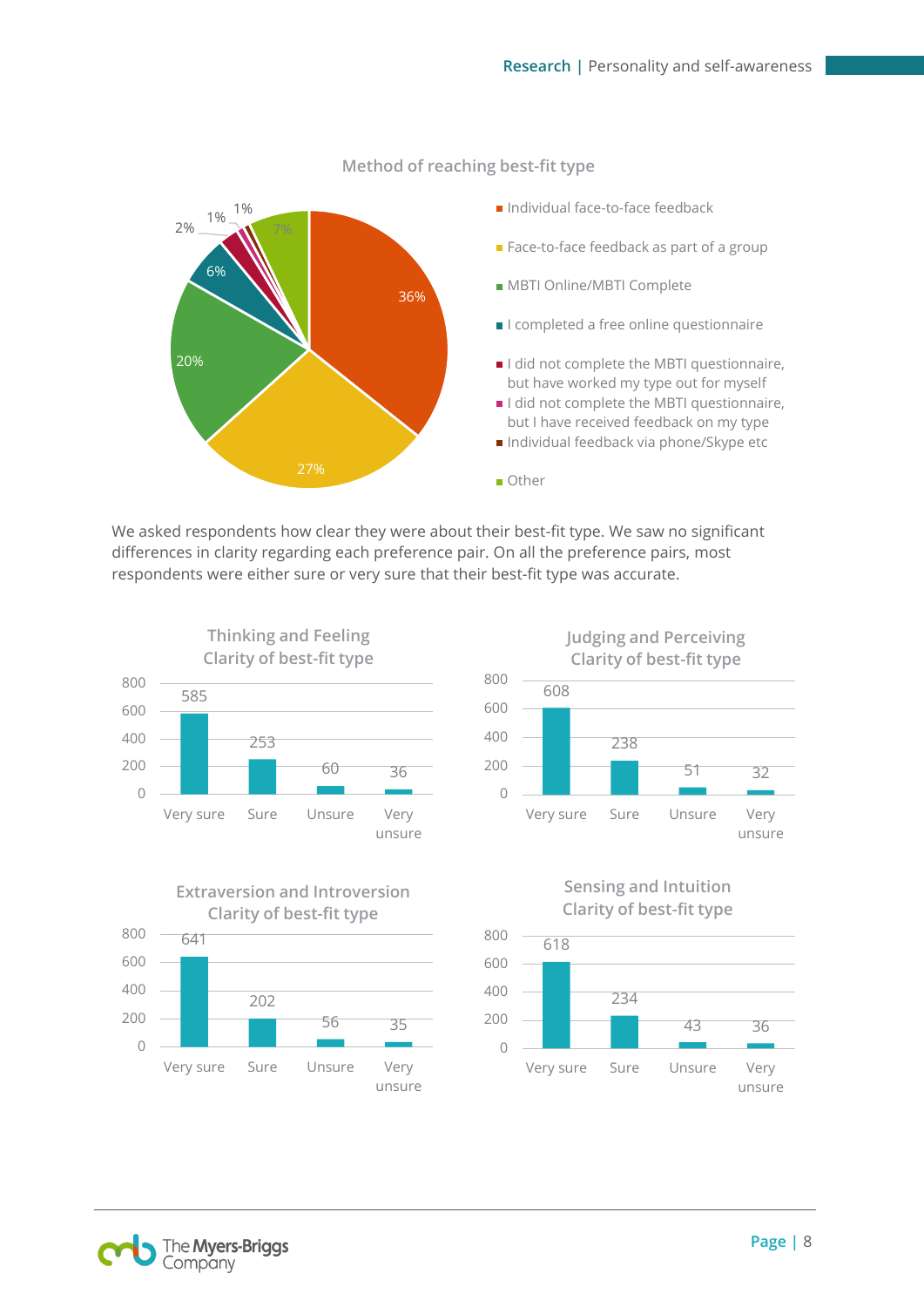#### **Developing self-awareness**

The most frequently used method to develop self-awareness was feedback from peers (510 respondents). This was followed by personality questionnaires (420 respondents), feedback from family (411 respondents), and feedback from manager (408 respondents).



Factor analysis (principal components extraction, varimax rotation) suggested that there were three underlying factors around how useful participants found the different feedback methods.

|                                                                                                 | <b>Feedback</b> | <b>Measures</b> | Self-help |
|-------------------------------------------------------------------------------------------------|-----------------|-----------------|-----------|
| <b>Feedback from manager</b>                                                                    | 0.863           |                 |           |
| <b>Feedback from clients</b>                                                                    | 0.733           |                 |           |
| <b>Feedback from peers</b>                                                                      | 0.823           |                 |           |
| <b>Feedback from subordinates</b>                                                               | 0.784           |                 |           |
| <b>Feedback from wider network</b>                                                              | 0.736           |                 |           |
| <b>Feedback from family</b>                                                                     | 0.664           |                 |           |
| <b>Completing personality questionnaires</b>                                                    |                 | 0.647           |           |
| <b>Completing 360-degree tools</b>                                                              |                 | 0.743           |           |
| <b>Completing values measures</b>                                                               |                 | 0.763           |           |
| Journaling (e.g. keeping records of highs, lows,<br>possibilities, questions, discoveries etc.) |                 | 0.817           |           |
| Training to become a coach                                                                      |                 | 0.663           |           |
| Professional help (e.g. coaching)                                                               |                 |                 | 0.845     |

#### **Rotated component matrix**

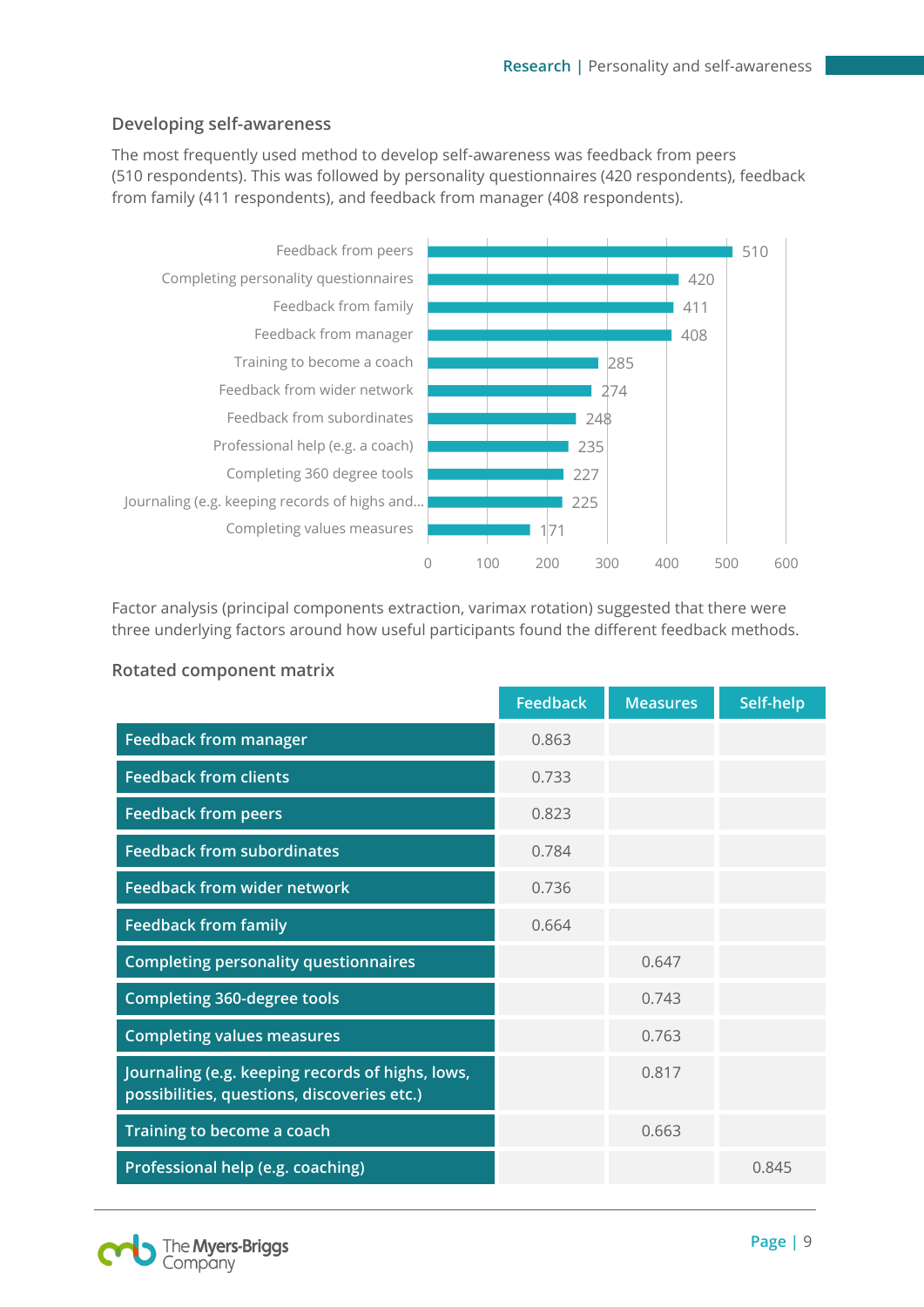Factor 1. Feedback from others was most useful: manager, clients, peers, subordinates, wider network, family and 360-degree measures.

Factor 2. Feedback from measures was most useful: values measures, personality questionnaires and receiving coaching.

Factor 3. These participants preferred to use self-help methods (journaling and training to become a coach).

Further analysis of these three factors showed that those with Feeling preferences (Mean=3.84, SD=0.28) rated the self-help areas as more effective than those with a Thinking preference (Mean=3.71. SD=0.39); t(188) =-2.56, p<0.11.

### <span id="page-10-0"></span>**Developing self-awareness: What works?**

A method might be used to develop self-awareness, but does this make it an effective method? We also asked participants to rate the usefulness of the different methods for developing selfawareness.



#### **Usefulness of feedback methods**

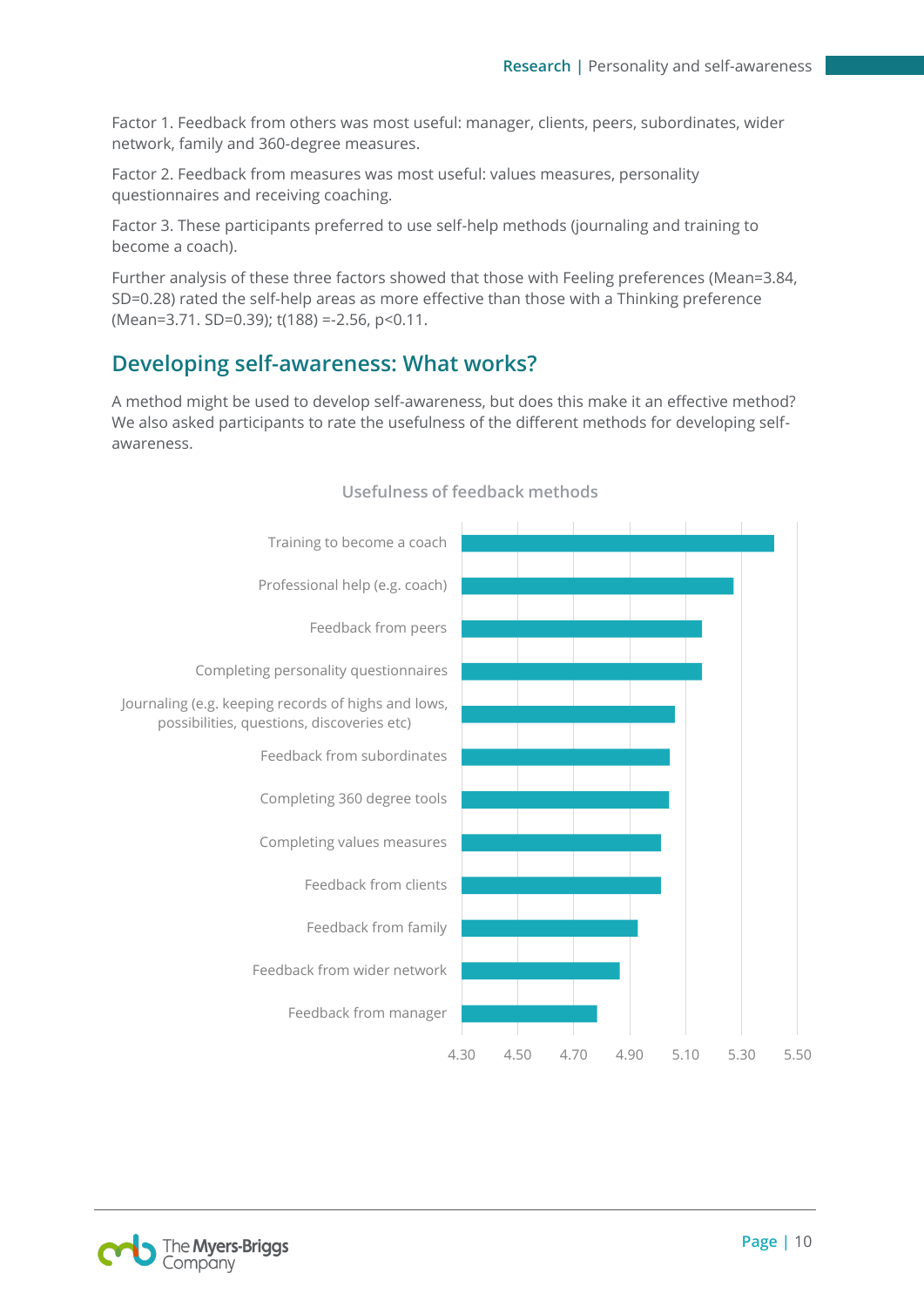The most useful methods:

- Training to be a coach (Mean=5.41 SD=-0.72)
- Professional help (e.g. coaching) (Mean=5.27 SD=0.75)
- Feedback from peers (Mean=5.15 SD=0.61)
- Completing personality questionnaires (Mean=5.15 SD=0.66)

But does personality influence which methods we use? We asked respondents which methods they had used to develop their self-awareness, and noticed that there were differences between types in which methods they were drawn to.

**Feedback from clients:** This was used by 55% of people with preferences for Extraversion, and 46% of those with preferences for Introversion.

**Feedback from wider network:** This was used by 49% of people with preferences for Extraversion, and 39% of those with preferences for Introverts.

**Feedback from subordinates:** This was used by 48% of people with preferences for Extraversion, and 32% of those with preferences for Introversion.

**360-degree feedback tools:** These were used by 42% of people with preferences for Extraversion, and 31% of those with preferences for Introversion.



**Extraverts and Introverts** 

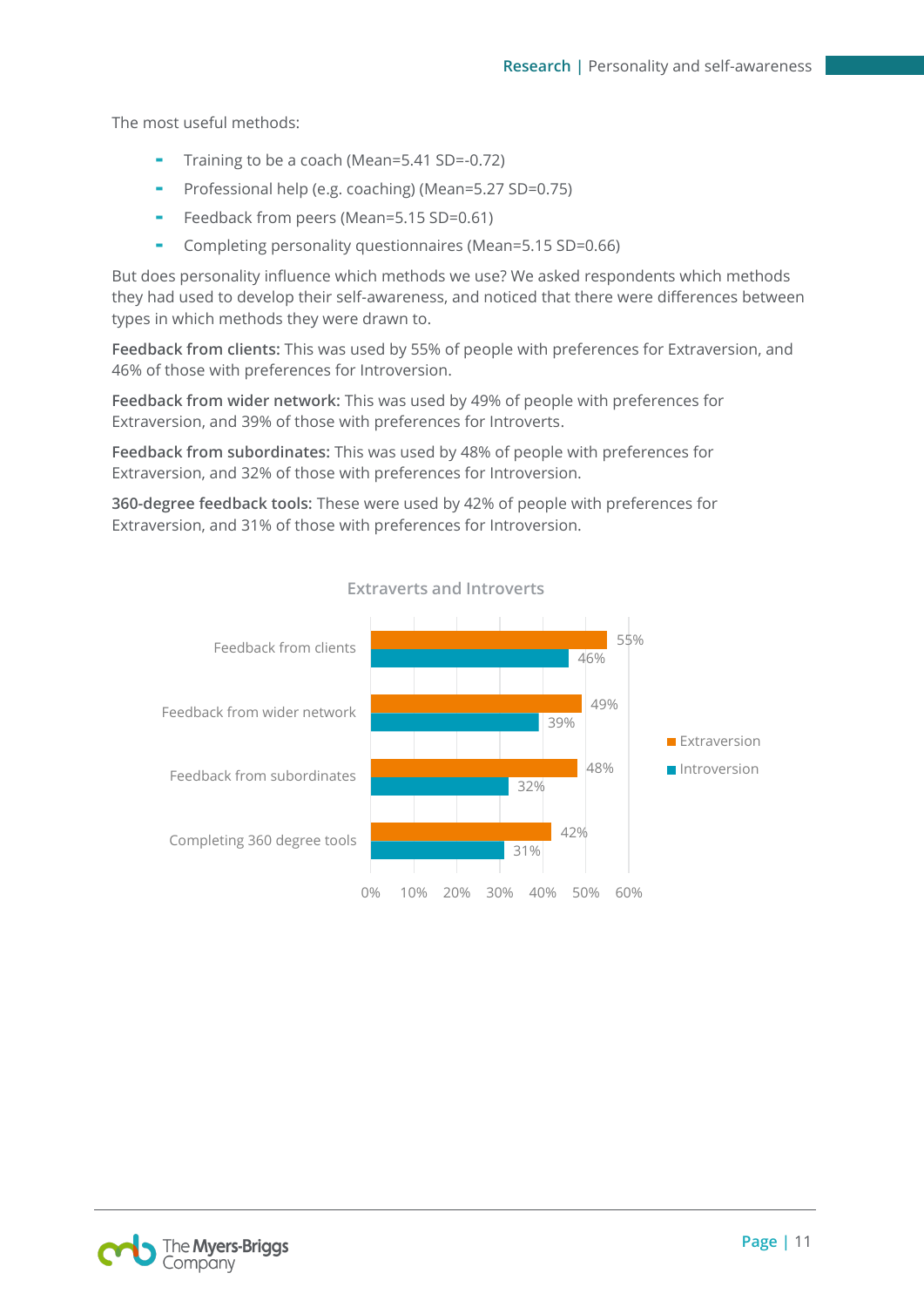**Feedback from family:** This was used by 70% of people with preferences for Sensing, and 64% of those with preferences for Intuition.

**Training to become a coach:** This was used by 39% of people with preferences for Sensing, and 48% of people with preferences for Intuition.

**Feedback from wider network:** This was used by 36% of people with preferences for Sensing, and 47% of people with preferences for Intuition.

**Professional help (e.g. coaching):** This was used by 30% of people with preferences for Sensing, and 40% of people with preferences for Intuition.

**Values measures:** These were used by 19% of those with preferences for Sensing, and 30% of those with preferences for Intuition.



**Sensing and Intuition**

**Journaling:** This was used by 31% of those with preferences for Thinking, and 39% of those with preferences for Feeling.



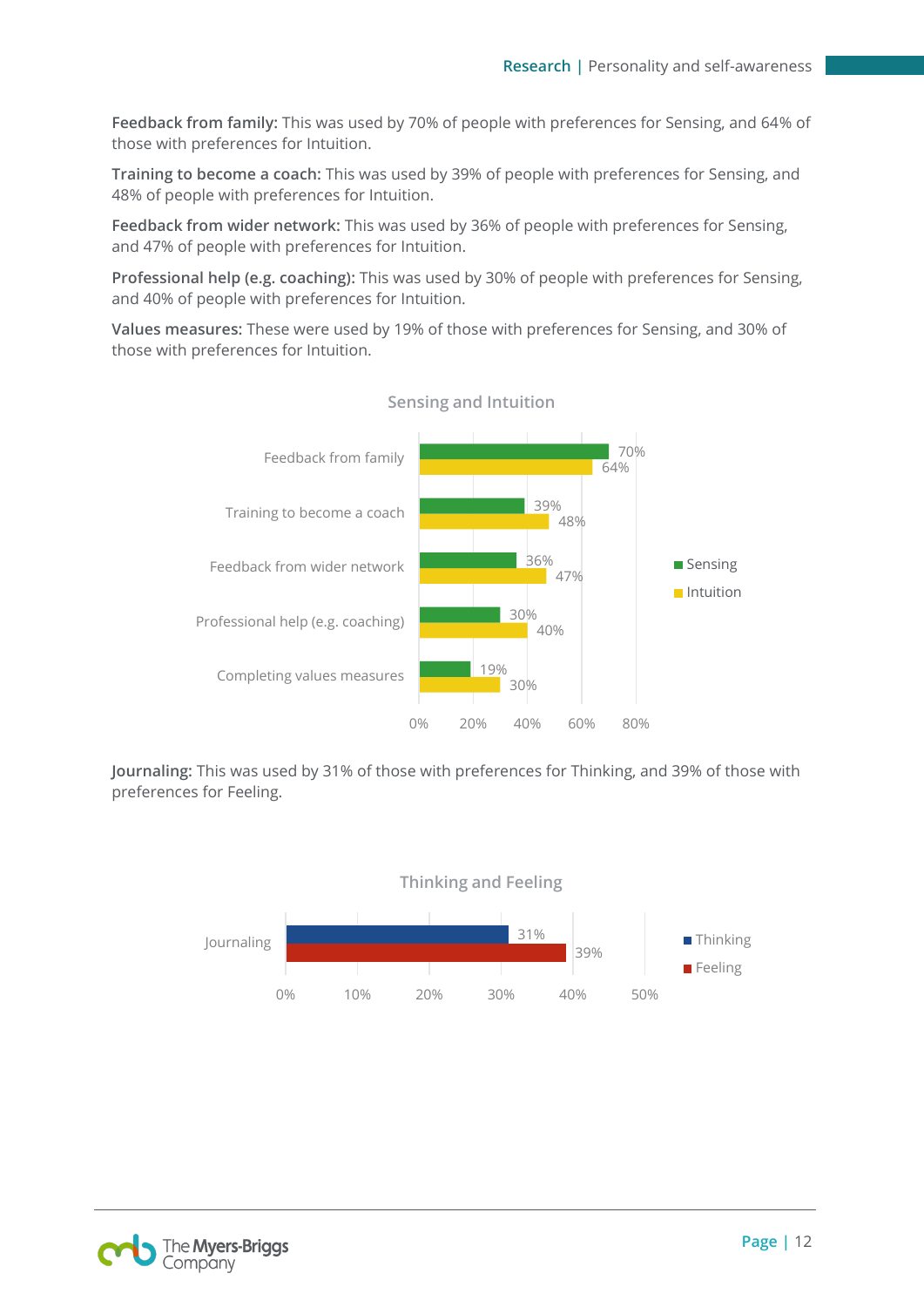**Feedback from wider network:** This was used by 38% of those with preferences for Judging, and 50% of those with preferences for Perceiving.

**Feedback from clients:** This was used by 46% of those with preferences for Judging, and 56% of those with preferences for Perceiving.

**Professional help (e.g. coaching):** This was used by 34% of those with preferences for Judging, and 41% of those with preferences for Perceiving.



The **Myers-Briggs**<br>Company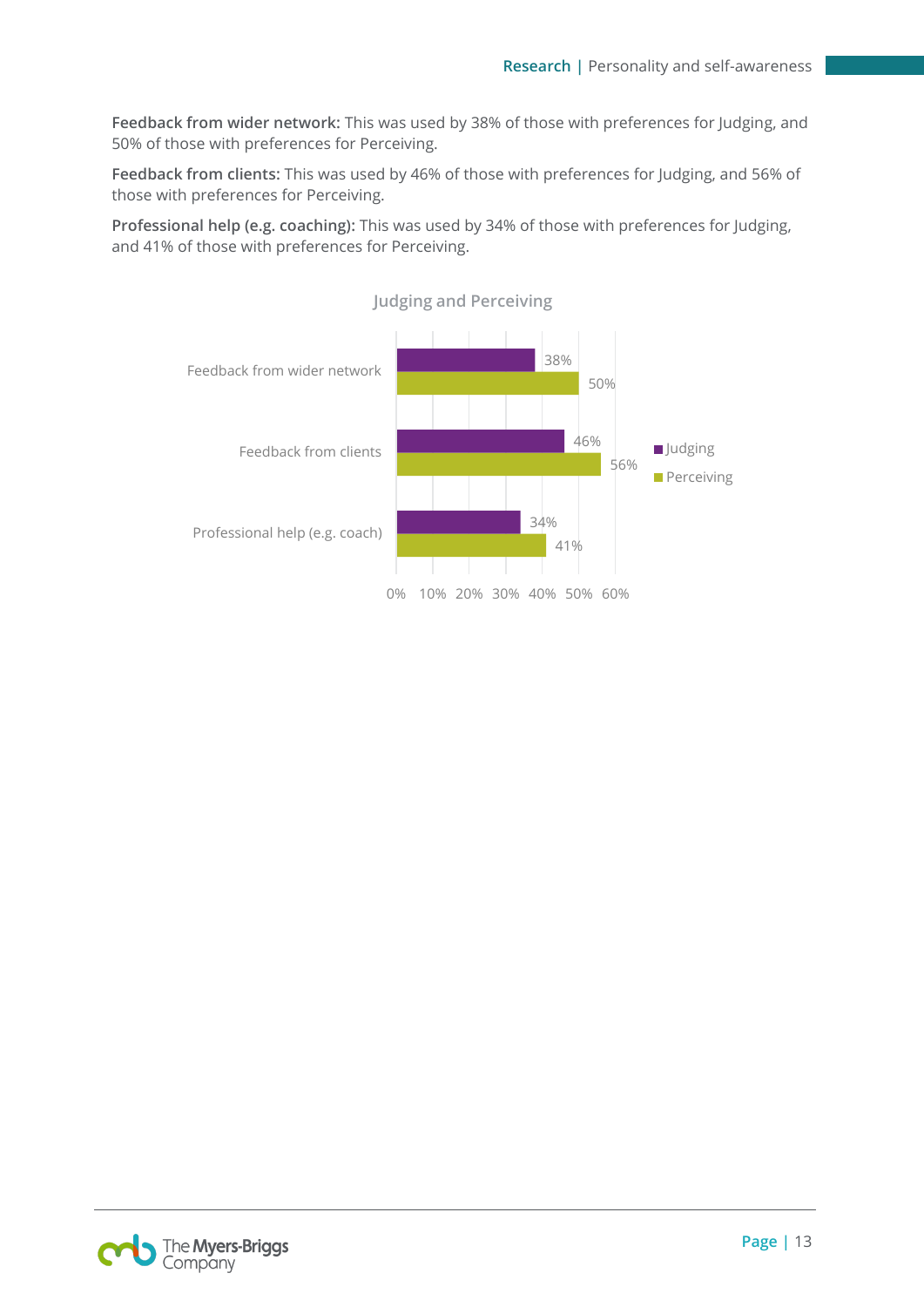#### **Respondents' self-awareness**

Respondents were invited to rate their self-awareness. Most agreed or strongly agreed that they had a great deal of self-awareness (82%) while 16% neither agreed nor disagreed with this statement.

#### **"I have a great deal of self-awareness"**

| <b>Agree or strongly</b> | Neither agree nor | Disagree or strongly Total |     |
|--------------------------|-------------------|----------------------------|-----|
| agree                    | disagree          | disagree                   |     |
| 609 (82%)                | 115 (16%)         | 19(2%)                     | 743 |

73% of respondents agreed or strongly agreed that others would describe them as very selfaware while 24% neither agreed nor disagreed with this statement. When answering about themselves, respondents rated themselves as more self-aware (82%) than if others were asked to do the same (73%).

#### **"Others would describe me as very self-aware"**

| <b>Agree or strongly</b> | Neither agree nor | Disagree or strongly   Total |     |
|--------------------------|-------------------|------------------------------|-----|
| agree                    | disagree          | disagree                     |     |
| 544 (73%)                | 170 (24%)         | 28 (3%)                      | 742 |

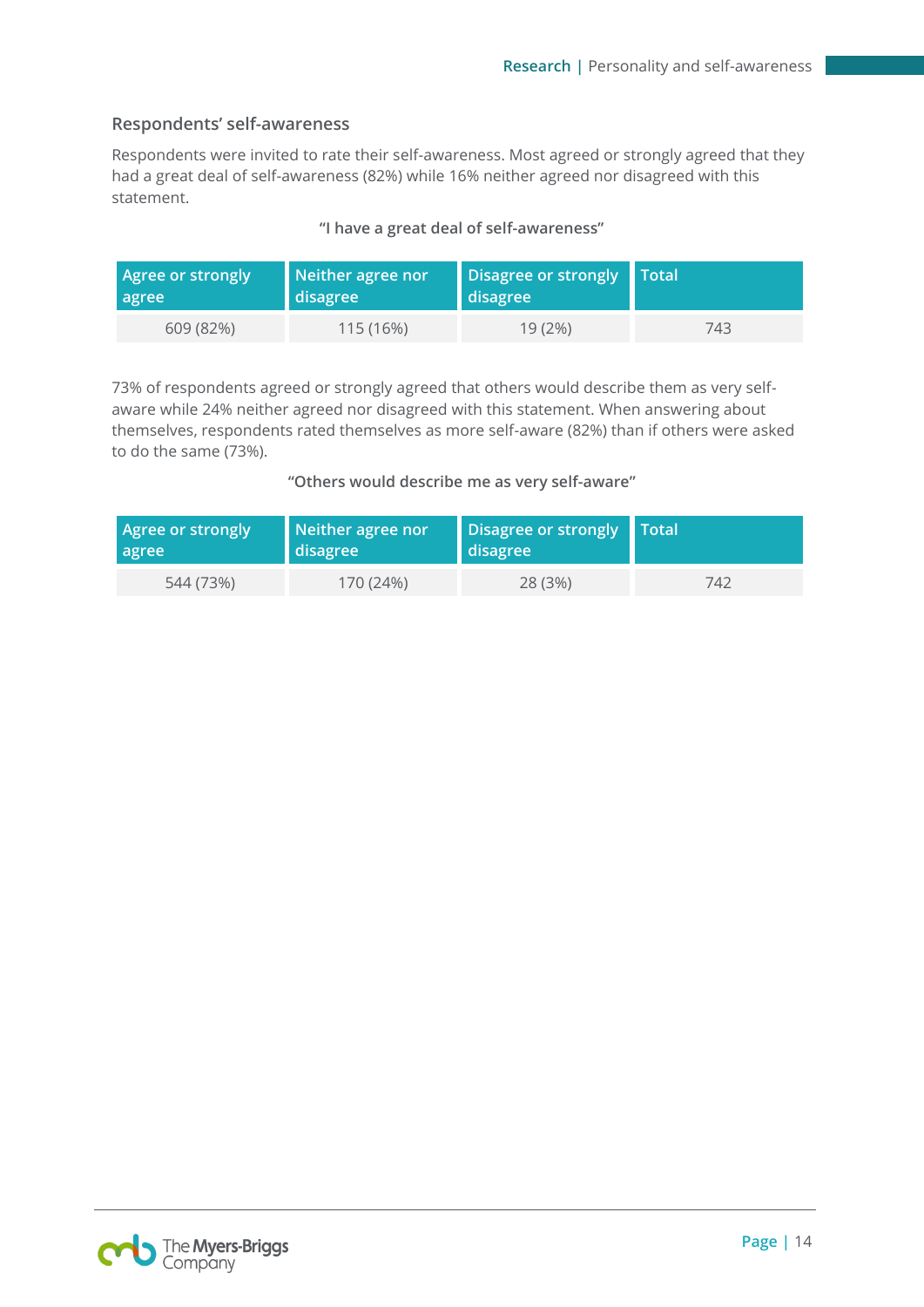## <span id="page-15-0"></span>**Facets of self-awareness**

We developed questions to measure the four facets of self-awareness. These were used to produce scores on each of the facets. All four facets showed acceptable internal consistency reliability.

| <b>Scale</b>      | <b>Items</b>                                                                                                                                                                                                                                                                                                                                                                                                                                                                                                                                                                                                                                                                                                                                                                                                                                             | <b>Reliability</b> |
|-------------------|----------------------------------------------------------------------------------------------------------------------------------------------------------------------------------------------------------------------------------------------------------------------------------------------------------------------------------------------------------------------------------------------------------------------------------------------------------------------------------------------------------------------------------------------------------------------------------------------------------------------------------------------------------------------------------------------------------------------------------------------------------------------------------------------------------------------------------------------------------|--------------------|
| <b>Reflection</b> | I often reflect on my thoughts<br>0.870<br>I do not often think about the way I am feeling<br>I enjoy exploring my "inner self"<br>I do not often spend much time in self-reflection<br>I do not place much value on my internal state<br>Reflecting on my inner world is a waste of time<br>I often reflect on my feelings<br>Others would benefit from reflecting more on their thoughts<br>Other people spend too much time thinking about how they are<br>feeling<br>Others would benefit from reflecting on their feelings more<br>Other people spend too much time considering the way they are<br>thinking<br>Others would benefit from engaging in more self-reflection<br>Other people do not need to explore their "inner self"<br>It is important for me to monitor my internal state<br>I am interested in analyzing the behaviour of others |                    |
| Insight           | I value opportunities to evaluate my behaviour<br>It is important to understand why people behave in the way they<br>do<br>When I'm feeling uncomfortable, I can easily name these feelings<br>Reflecting on my thoughts confuses me<br>I understand why I behave in the way I do<br>I often do not understand the way I feel about things<br>I usually know why I am feeling the way I do<br>I often do not understand why I react in the way I do                                                                                                                                                                                                                                                                                                                                                                                                      | 0.759              |
| (un)Mindfulness   | I am often on auto-pilot, and do not pay much attention to what I<br>am doing<br>I often hurry from one activity to the next<br>Sometimes I am careless because I am preoccupied, with many<br>things on my mind<br>I often dwell on the past or the future, rather than the present<br>I do not tend to pay much attention to what I am doing<br>My mind often wanders when I am trying to concentrate                                                                                                                                                                                                                                                                                                                                                                                                                                                  | 0.689              |
| <b>Rumination</b> | When I have unpleasant thoughts, I can easily put them out of my<br>mind<br>I often find myself thinking about past negative events<br>When things go wrong, I often ruminate on them for long periods<br>of time<br>I tend not to look back and think about how I could have done<br>things differently                                                                                                                                                                                                                                                                                                                                                                                                                                                                                                                                                 | 0.690              |

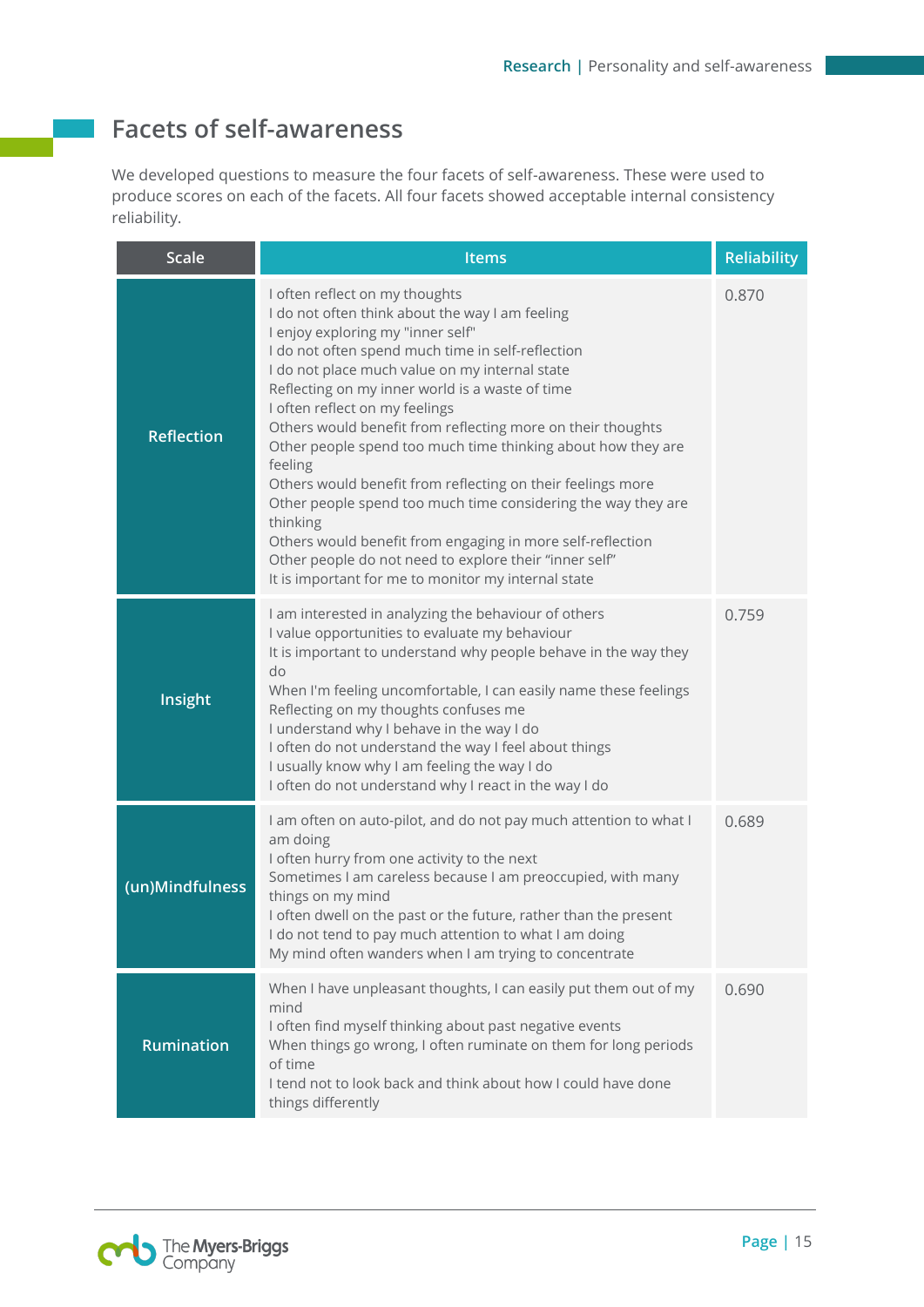While there is an inter-correlation between these dimensions, they are sufficiently distinct to be treated as separate scales.

|                    | <b>Reflection</b> | Insight   | Mindfulness | <b>Rumination</b> |
|--------------------|-------------------|-----------|-------------|-------------------|
| <b>Reflection</b>  |                   | $0.341**$ | $-0.050$    | $-0.224**$        |
| Insight            |                   |           | $-0.281**$  | $0.160**$         |
| <b>Mindfulness</b> |                   |           |             | $-0.321**$        |
| <b>Rumination</b>  |                   |           |             |                   |

\*\* - significant at the 1% level \* - significant at the 5% level

T-tests were used to look at differences between self-awareness at the type preference pair level. The statistically significant results (based on an independent samples t-test) are shown below:

|                    | E-I           | $S-N$         | T-F           | I-P           |
|--------------------|---------------|---------------|---------------|---------------|
| <b>Reflection</b>  | I more than E | N more than S | F more than T |               |
| Insight            | E more than I | N more than S |               |               |
| <b>Mindfulness</b> |               |               |               | J more than P |
| <b>Rumination</b>  | E more than I |               | T more than F |               |

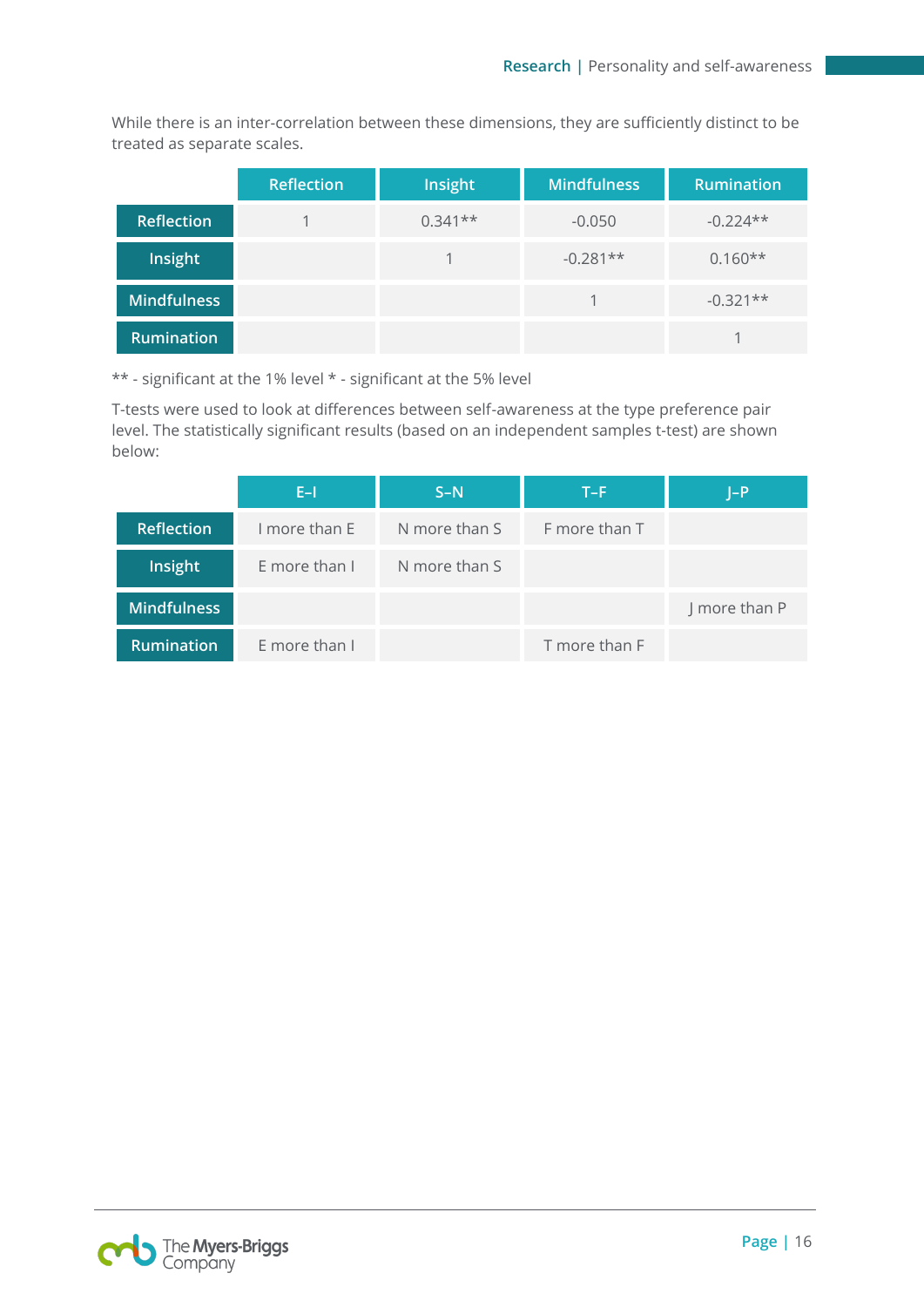Further discussion about the four facets of self-awareness, and how they relate to whole type and individual preference pairs, is discussed on pages 19–22.

To summarize these results:

- Those with preferences for Introversion (Mean=51.20 SD=9.73);  $t(715) = -3.50$ ,  $p < 0.001$ reported higher levels of Reflection than those with preferences for Extraversion (Mean=48.60 SD=10.14); t(715) =-3.50, p<0.001.
- Those with preferences for Extraversion (Mean=51.49 SD=9.64);  $t(724)$  =3.80, p<0.001 reported higher levels of Insight compared to those with preferences for Introversion (Mean=48.70 SD=10.08); t(724) =3.80, p<0.001.
- Those with preferences for Extraversion (Mean=51.91 SD=9.75);  $t(733)$  =4.97,  $p<0.001$ reported higher levels of Rumination compared to those with preferences for Introversion (Mean=48.29 SD=9.91); t(733) =4.97, p<0.001.
- Those with preferences for Intuition (Mean=51.43 SD=8.95); t(715) =-6.18, p<0.001 reported higher levels of Reflection than those with preferences for Sensing (Mean=46.49 SD=11.44); t(715) =-6.18, p<0.001.
- Those with preferences for Intuition reported high levels of Insight (Mean=50.77 SD=9.67); t(724) =-3.17, p=0.002 than those with preferences for Sensing (Mean=48.21 SD=10.45); t(724) =-3.17, p=0.002.
- Those with preferences for Feeling (Mean=52.59 SD=8.31);  $t(715) = -8.05$ ,  $p < 0.001$ reported higher levels of Reflection than those with Thinking preferences (Mean=46.79 SD=10.94;  $t(715) = -8.05$ ,  $p < 0.001$ .
- Those with Thinking preferences (Mean=50.94 SD=9.50); t(733) =2.29, p=0.022 reported higher levels of Rumination than those with Feeling preferences (Mean=49.24 SD=10.33); t(733) =2.29, p=0.022.
- Those with Judging preferences (Mean=48.38 SD=10.04);  $t(729) = -4.54$ , p<0.001 reported higher levels of Mindfulness than those with Perceiving preferences (Mean=51.69 SD=9.66); t(729) =-4.54, p<0.001. This scale on this facet of self-awareness was reverse scored.

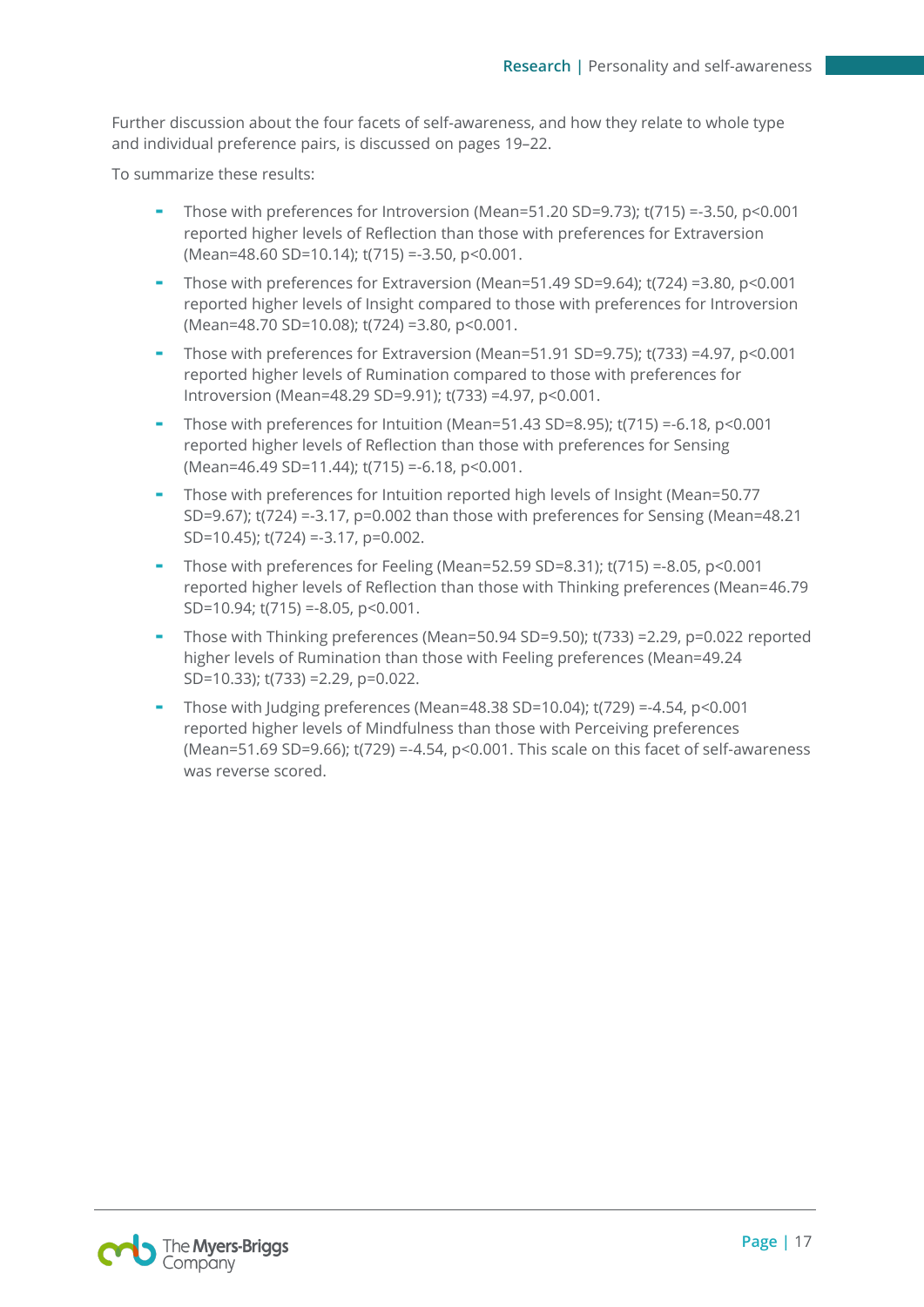## <span id="page-18-0"></span>**In-depth type differences**

#### **Reflection**



Reflecting on one's thoughts and feelings, valuing self-reflection and others' self-reflection

Those who scored highly on Reflection were more likely to have preferences for Introversion, Intuition, and Feeling.

INFJs scored highest on the Reflection scale while ESTPs scored lowest.

Those who scored highly on Reflection rated journaling (e.g. keeping records of highs and lows, possibilities, questions and discoveries) as being an effective way of developing their selfawareness. They also commented on how spiritual practices such as contemplation have also helped them to develop their self-awareness.

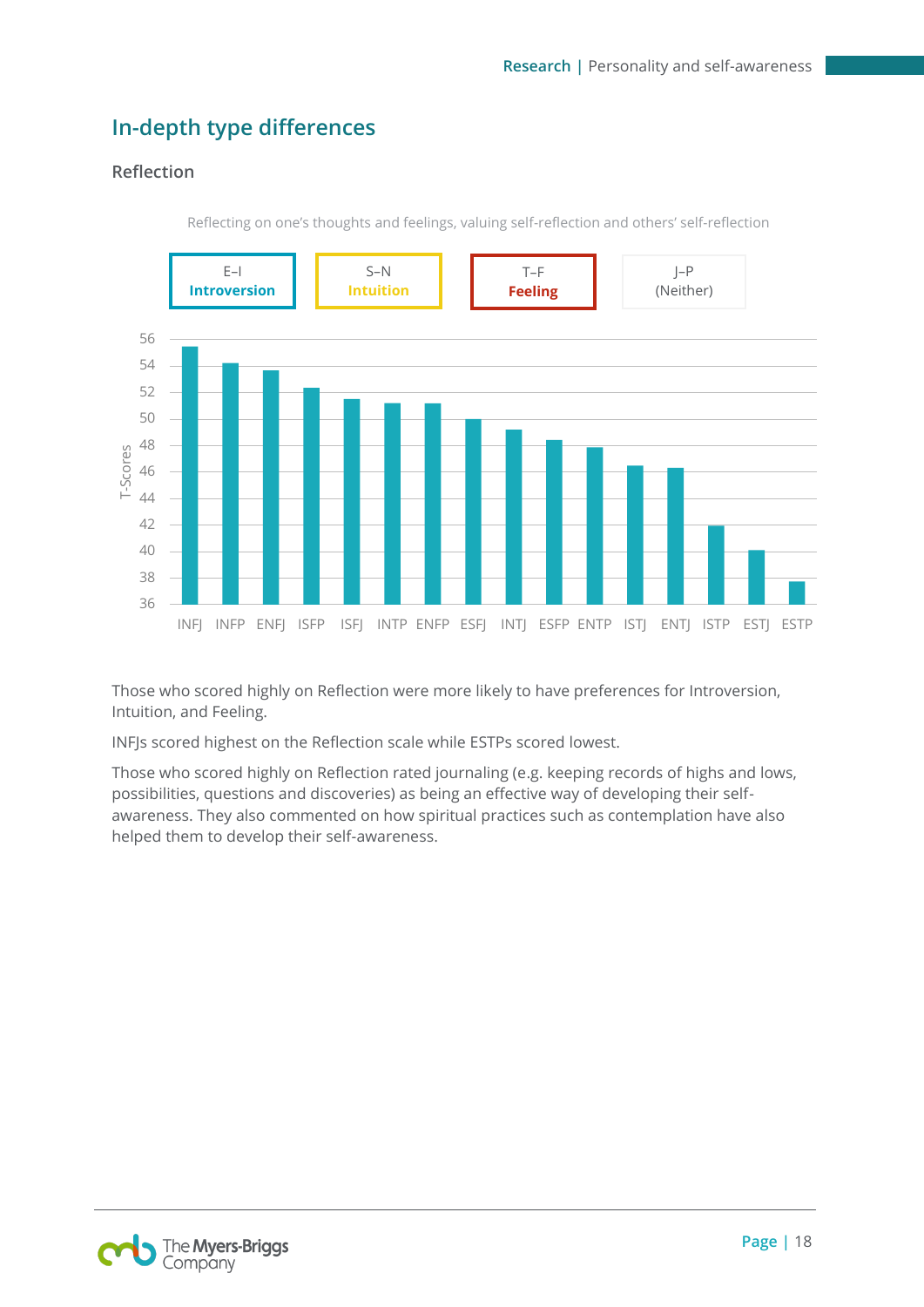#### **Insight**



Ability to name feelings, comfort with uncomfortable feelings, understanding one's motives

Those who say they are insightful are more likely to have preferences for Extraversion and Intuition. Associated with these preferences is the energy and enjoyment gained from being around and spending time with other people. Perhaps taking these opportunities to share and explore their feelings and motivations with other people allows them to name and share their experiences?

Those who reported highest on the Insight scale also indicated that training to become a coach was a particularly useful method of developing their self-awareness. Training to become a coach affords opportunities to gain insight about motivations and behaviours. There might be times when the coach learns to ask challenging questions that cause themselves and their coachee discomfort. Personal change is often reported as an uncomfortable process, even though it is often associated with positive outcomes.

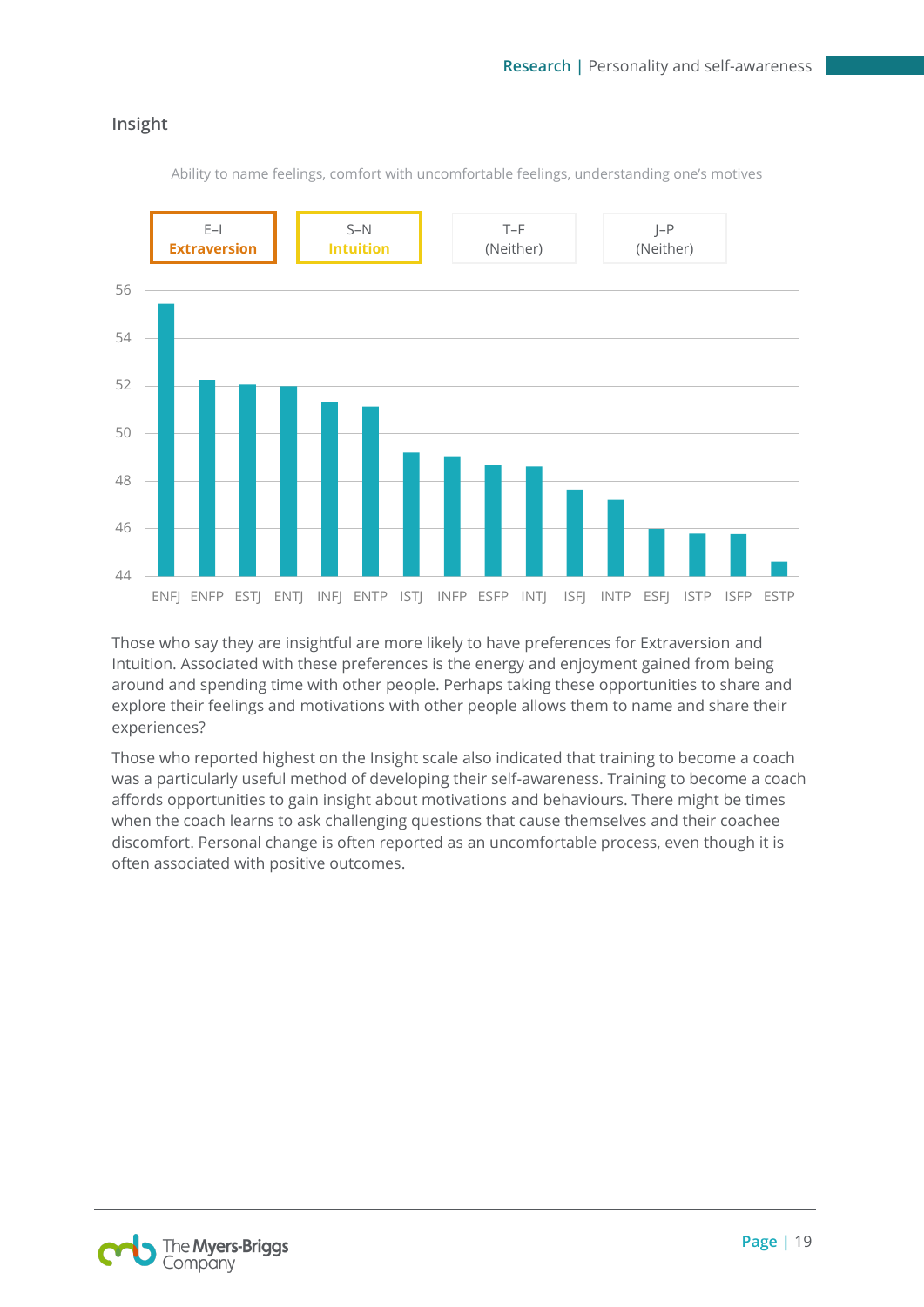#### **Rumination**



Recalling negative events, considering the past and how things could have been done differently

Although those with preferences for Extraversion gain energy from people and the world around them, they also reported a greater propensity to ruminate compared to those who have preferences for Introversion. Those with preferences for Extraversion do gain their energy from the outer world, but they will still go into their inner world to reflect for periods of time. For those with preferences for Extraversion, they may benefit from learning to find the balance between time with others and time alone after a difficult period.

Those with preferences for Thinking also reported they spent more time looking back and thinking about things that have gone wrong, and how they could have done things differently. This could be due to their desire to think logically and rationally about tasks and people.

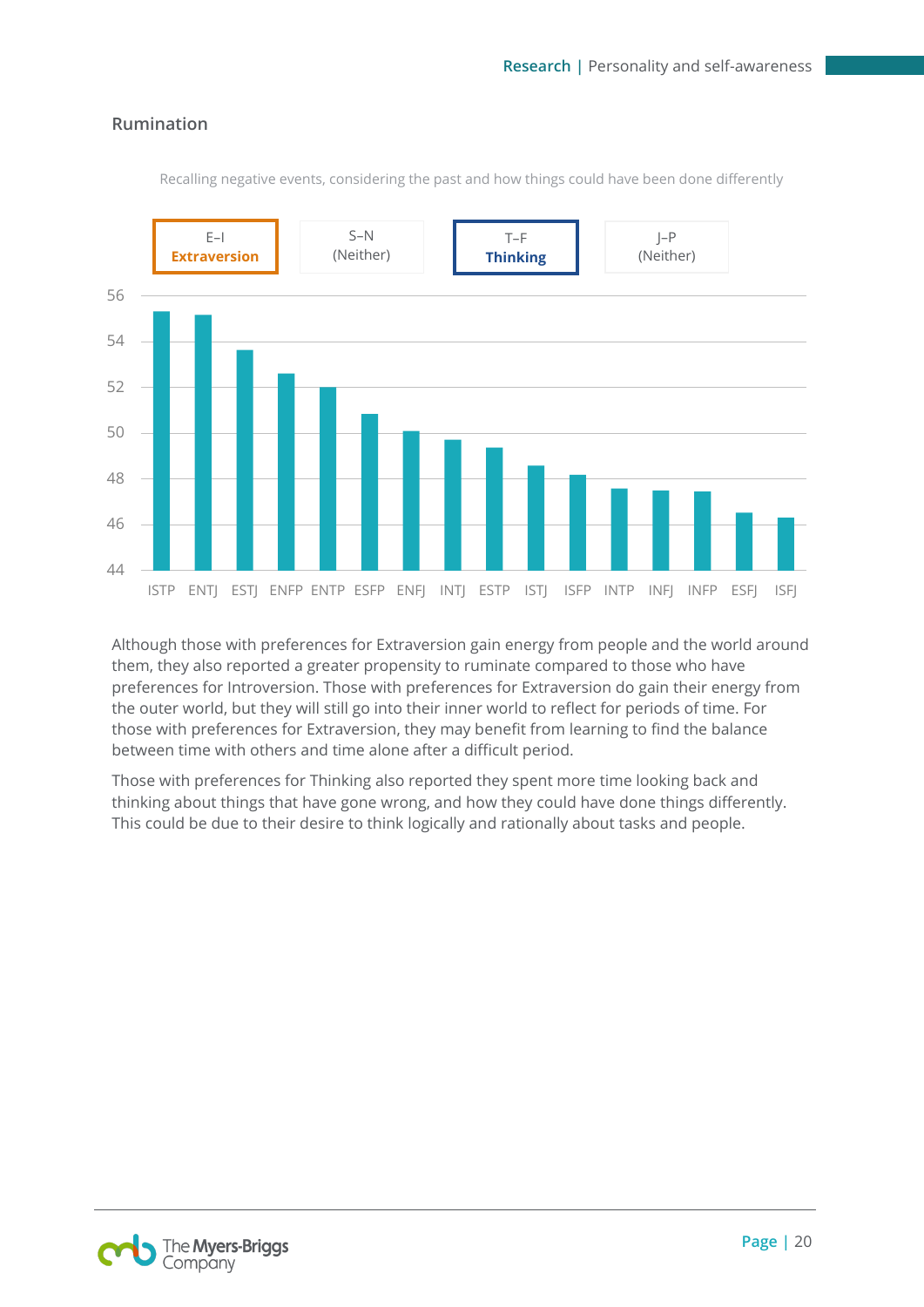#### **(un)Mindfulness\***



Rushing between activities, operating on autopilot, having a wandering mind

#### *\*From a research perspective, it is easier to get responses relating to unmindfulness than mindfulness. The above graph shows unmindfulness. The text below talks about both.*

Those who reported higher on the Mindfulness scale, and therefore lower on unmindfulness, were more likely to have preferences for Judging. Associated with preferences for Judging is a desire to live life in a structured and organized way. In turn, this could be because living in a more planful way allows for attention to be focused on what is going on in the present moment.

Another lens we can use to understand these results is type dynamics. Those with preferences for ESTP or ESFP have the dominant function (the favourite process) Extraverted Sensing. ESTPs and ESFPs are often described as engaged, curious and aware of their surroundings – indeed, these are all elements of being mindful. Interestingly, those with dominant Extraverted Sensing did not score more highly on the Mindfulness scale, despite the similarities between mindfulness and the characteristics of Extraverted Sensing.

Those who reported higher on the Mindfulness scale (lower on unmindfulness) commented on an increased acceptance of themselves, improved relationships and improved communication as a result of their mindfulness. Those who are energised by their inside world report that they are more often on 'autopilot', whereas those who are energised by the outer world report that they often find themselves rushing from one activity to the next. We are often hearing lots about the benefits of mindfulness, but it is interesting to note that both those with preferences for Extraversion and Introversion may find it challenging to live 'in the moment'.

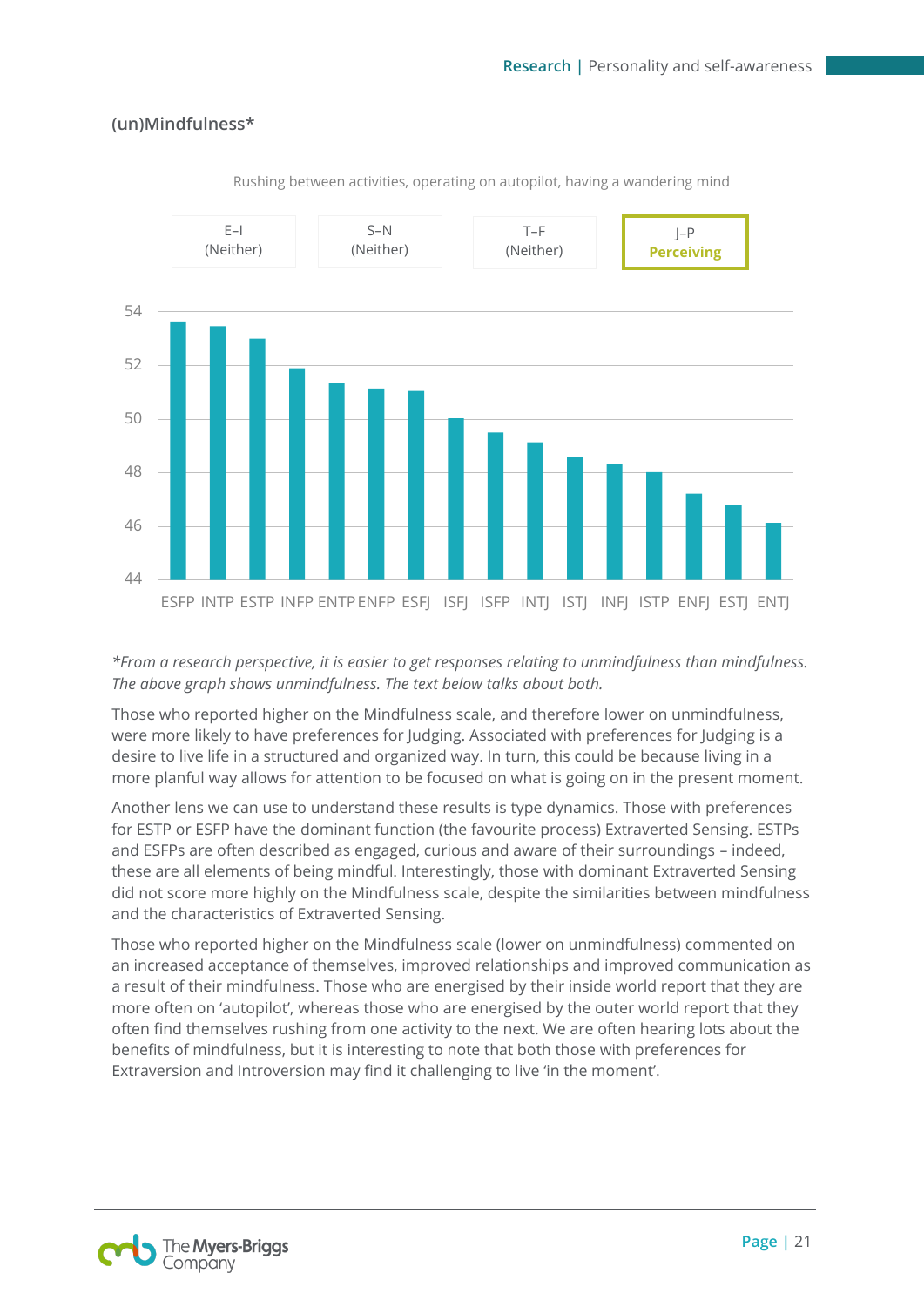## <span id="page-22-0"></span>**Self-awareness: An overview**

41% of respondents reported that they were more self-aware than their manager, and 38% that they were more self-aware than their peers. 68% were more self-aware than their key client(s), though this might be accounted for by the nature of the sample of respondents working in coaching and personal development roles. 61% reported higher levels of self-awareness compared to subordinates, 54% compared to their wider network, and 60% compared to their family.



**How self-aware are you?**

Open-ended questions asked respondents about their views on the advantages and disadvantages to being self-aware. Thematic analysis (Braun & Clarke, 2006) was used to identify themes within the responses from the open-ended questions.

179 respondents said that being able to understand their emotional reactions and motivations for behaving in a particular way was an advantage to being self-aware. 152 said that they were able to make choices so as to manage their behaviour. 100 respondents went further and said that they actively adapted their behaviour to account for the needs of others.

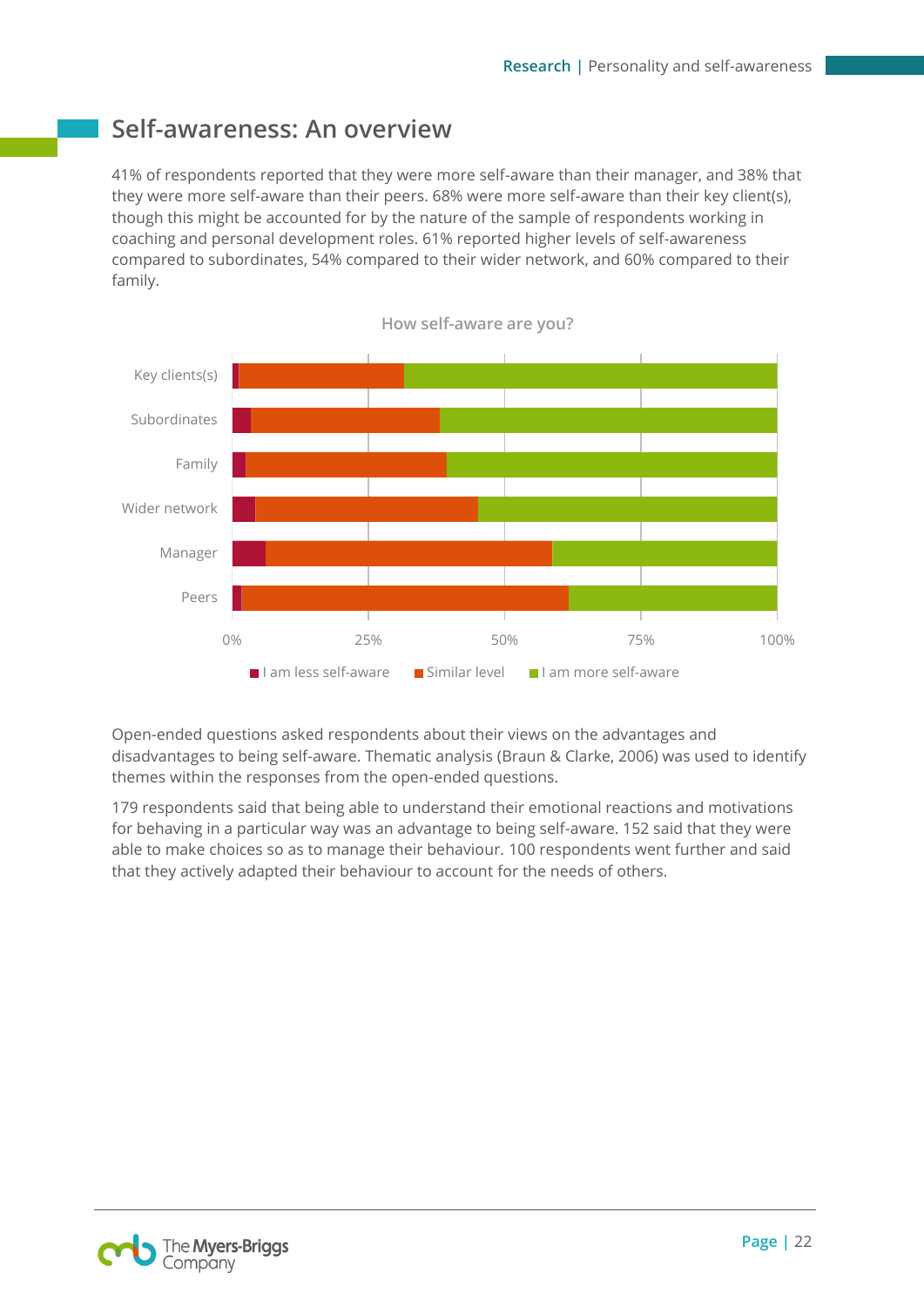## <span id="page-23-0"></span>**Advantages to being self-aware**

Pearson Chi Square was used to analyze and understand the differences between the preference pairs, and how they viewed the advantages to being self-aware. Those with Feeling preferences ( $x^2$  = 4.07, p=0.043) and those with Judging preferences ( $x^2$  = 6.63, p=0.012) were more likely to talk about accepting and understanding themselves.

Those with Thinking preferences ( $x^2$  = 4.43, p=0.035) were more likely to talk about improved communication.

Those with Sensing preferences ( $x^2$  = 4.55, p=0.033) were more likely to talk about managing themselves and adapting their behaviour.

Regarding the advantages of self-awareness, no significant differences were noted between those with preferences for Extraversion, Introversion, Intuition, and Perceiving.



**What advantages are there to being self-aware?**

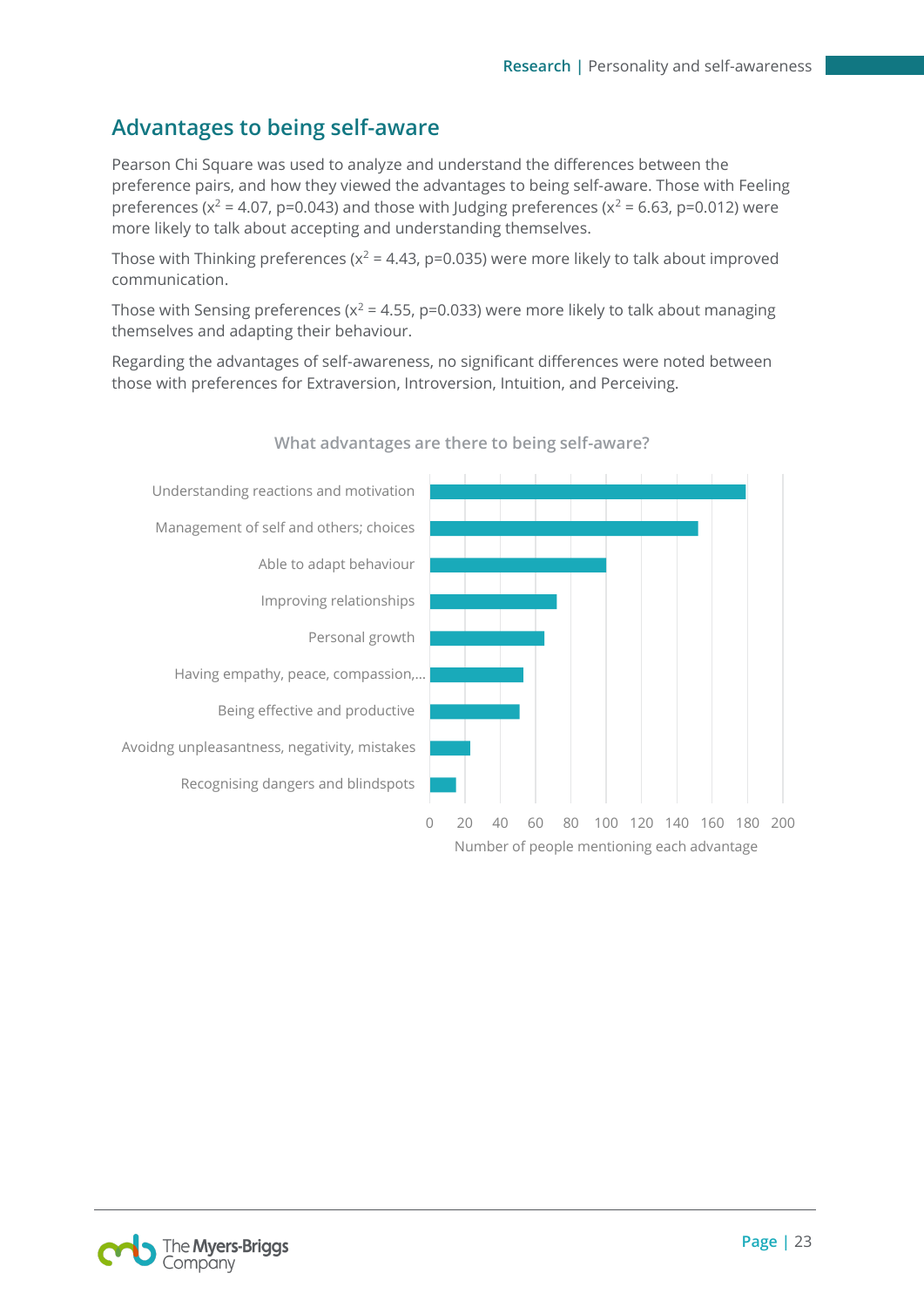## <span id="page-24-0"></span>**Disadvantages to being self-aware**

Although there are disadvantages to being self-aware, there are fewer disadvantages than advantages. At most, 110 respondents cited the disadvantage of overthinking things, or overanalyzing situations.

Those with preferences for Extraversion ( $x^2$  = 5.59, p=0.018) were more likely to talk about the risk of analysis paralysis and over-thinking situations. It is interesting that they report this, as those with preferences for Extraversion report that they like to get into action quickly on tasks and other activities. Those with preferences for Introversion ( $x^2$  = 4.52, p=0.033) and Feeling ( $x^2$  = 6.20, p=0.013) were more likely to talk about ruminating and dwelling on situations compared to those with preferences for Extraversion and Thinking. Those with preferences for Introversion ( $x^2$ ) = 4.06, p=0.044) were more likely to talk about the risk of becoming self-obsessed.

No significant differences were noted between those with preferences for Sensing, Intuition, Thinking, Judging and Perceiving.



#### **What disadvantages are there to being self-aware?**

![](_page_24_Picture_7.jpeg)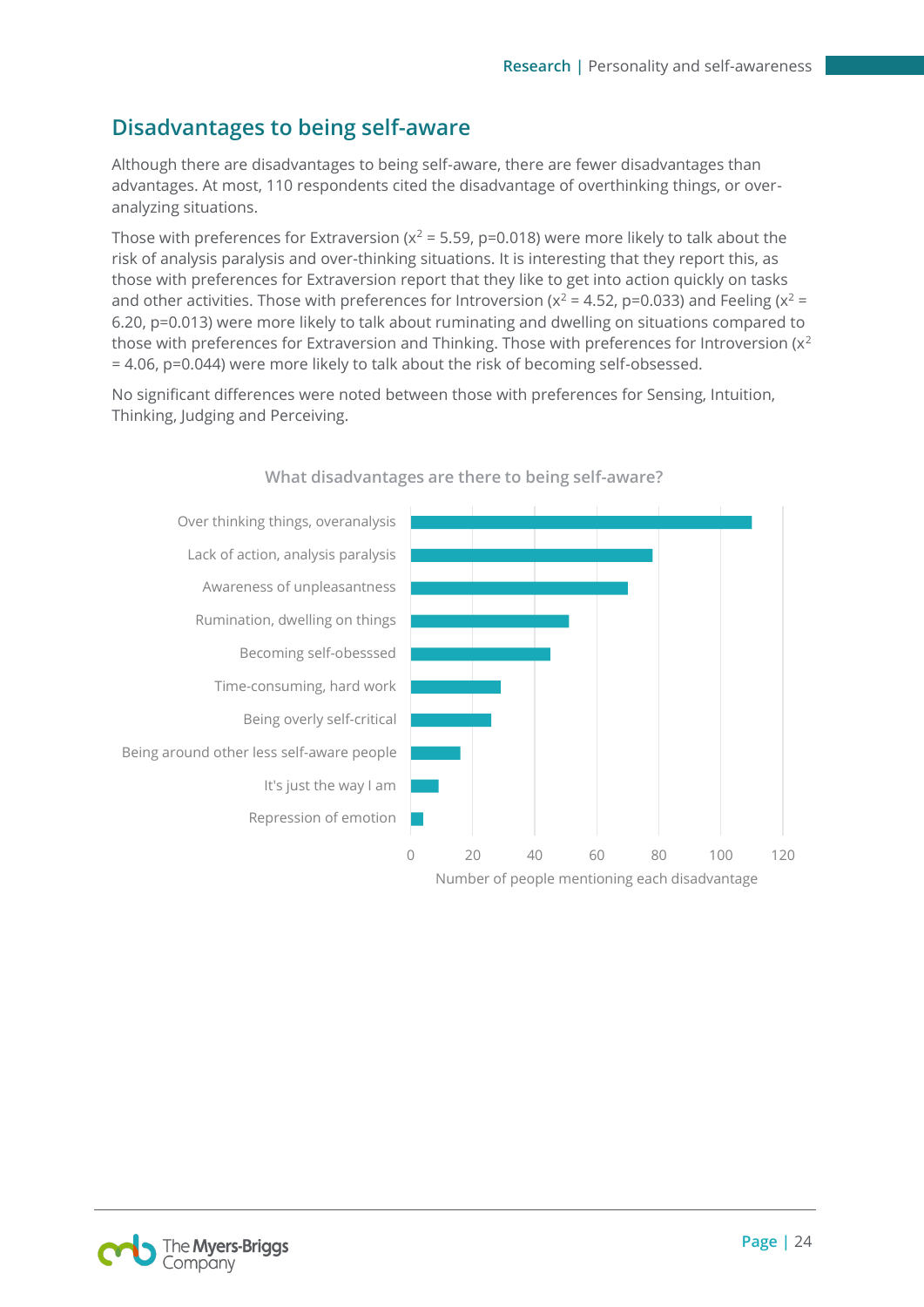![](_page_25_Figure_1.jpeg)

**Where has self-awareness been most helpful?**

58% of respondents found their self-awareness was helpful when working with others in a team. This was closely followed by coping with stress (54%), working as a coach (53%) and dealing with change (50%).

![](_page_25_Picture_4.jpeg)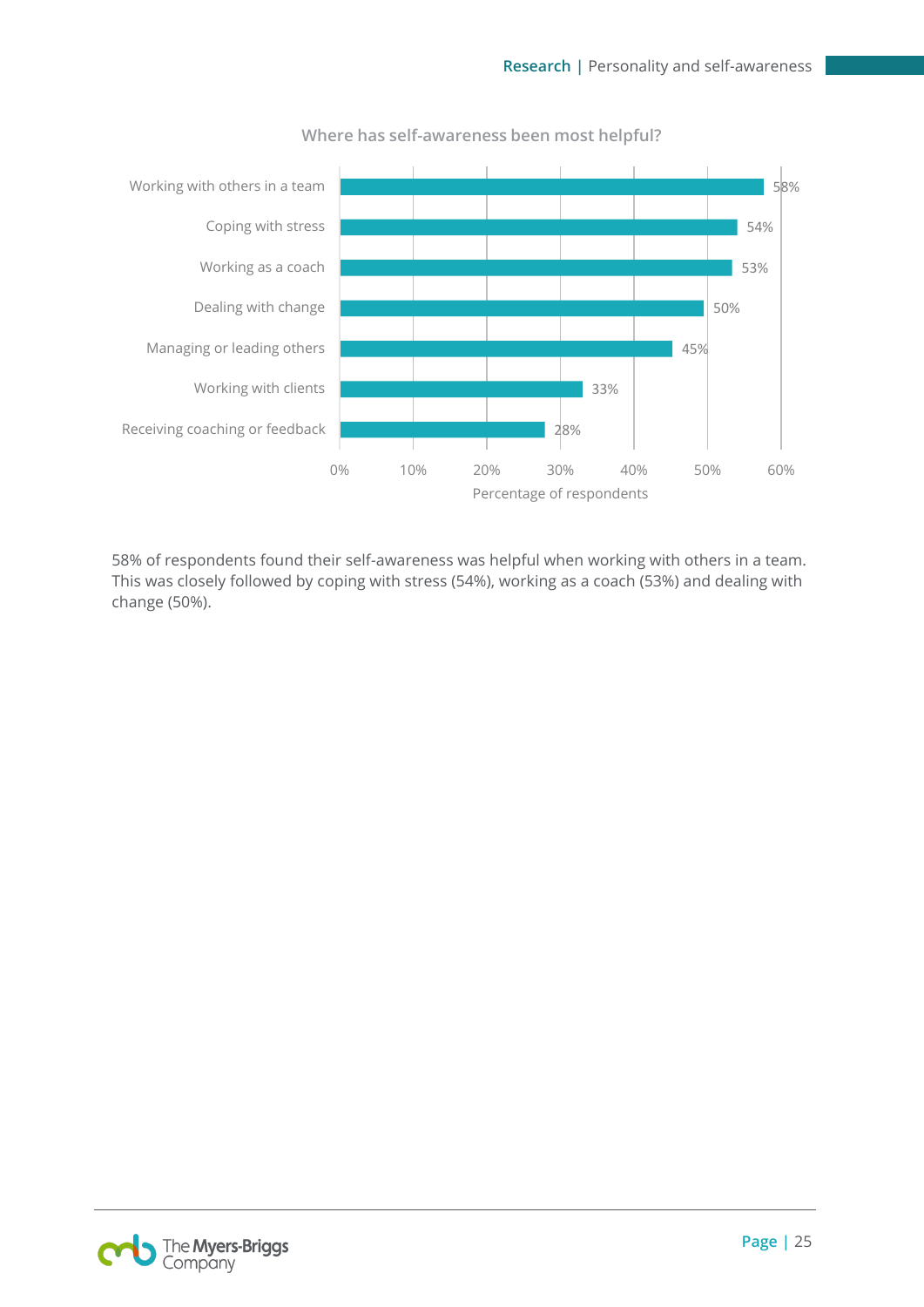## <span id="page-26-0"></span>**The MBTI assessment: The benefits**

![](_page_26_Figure_2.jpeg)

**Since becoming aware of your MBTI type**

We see most people endorsing that they either agree or strongly agree that since becoming aware of their MBTI type, there are improvements in confidence, playing to one's strengths, and performance. There were some type differences noted within these results.

Extraverts (Mean=5.01 SD=0.72);  $t(567)=2.22$ ,  $p=0.026$  were more likely to say they are a more confident leader compared to Introverts (Mean=4.87 SD=0.77); t(567)=2.22, p=0.026. Those with preferences for Intuition were more likely to say that they capitalize on their strengths more (Mean=5.15 SD=0.64); t(616)=-2.31, p=0.021 compared to those with Sensing preferences (Mean=5.02 SD=0.63); t(616)=-2.31, p=0.021. Those with preferences for Intuition (Mean=5.00 SD=0.72); t(612)=-3.99, p<0.001 were more likely to say they felt confident in their personal life compared to those with preferences for Sensing (Mean=4.74 SD=0.77); t(612)=-3.99, p<0.001).

The same applies to those with Feeling preferences (Mean=4.98 SD=0.71); t(612)=-2.38, p=0.18 – they were more likely to say that they felt more confident in their personal life compared to those with Thinking preferences (Mean=4.84 SD=0.77); t(612)=-2.38, p=0.18

![](_page_26_Picture_7.jpeg)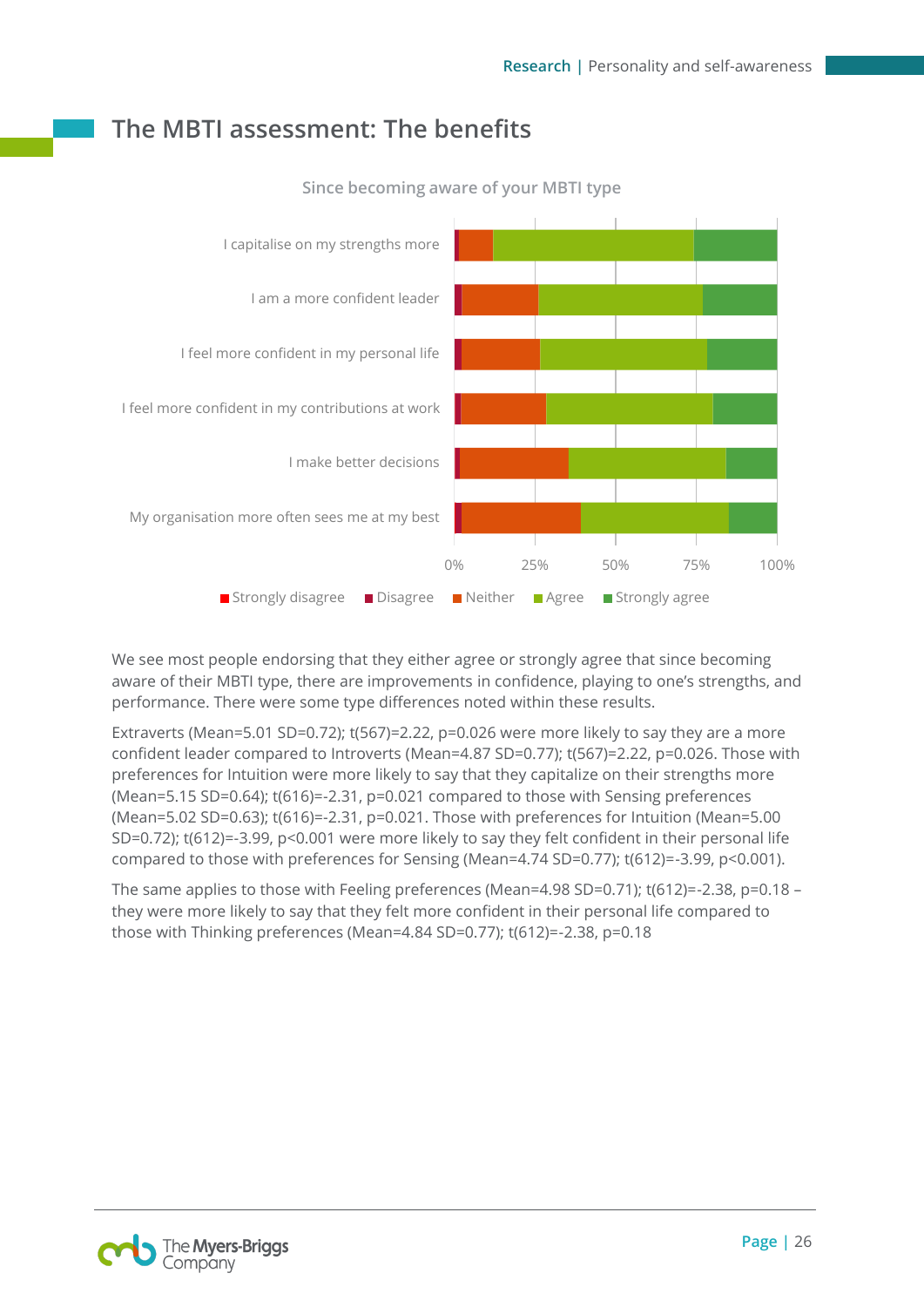## <span id="page-27-0"></span>**Conclusion**

All respondents had taken steps to develop their self-awareness. There are differences between different MBTI types and the methods they chose to develop their self-awareness.

- Those with preferences for Introversion, Intuition and Feeling report higher scores on the Reflection scale.
- Those with preferences for Extraversion and Intuition report higher scores on the Insight scale.
- Those with preferences for Extraversion and Thinking report higher scores on the Rumination scale.
- Those with preferences for Perceiving report lower levels of Mindfulness.

The most frequently used methods to develop self-awareness were feedback from peers, completing personality questionnaires, feedback from family, and feedback from manager. However, the most effective methods to develop self-awareness were training to be a coach, professional help (e.g. coaching), and completing personality questionnaires. When developing self-awareness, it is important to consider whether the most effective methods are being used.

The MBTI preferences of respondents influenced which feedback methods they were drawn to. Depending on a person's MBTI preferences, they may wish to consider using a feedback method that they would not ordinarily naturally be drawn to.

There are advantages and disadvantages to being self-aware. More respondents reported advantages than disadvantages to their self-awareness. The main advantages cited were around an awareness of reactions and motivation for behaviour, as well as the opportunity to adapt behaviour. Although there were fewer disadvantages, these were cited as overanalysis, or analysis paralysis.

Since respondents became aware of the personality type, they reported improvements in capitalizing more on strengths, leadership, and confidence in their work life, personal life, and decision making. This goes to show the benefits of using the MBTI questionnaire to help raise and develop self-awareness.

![](_page_27_Picture_11.jpeg)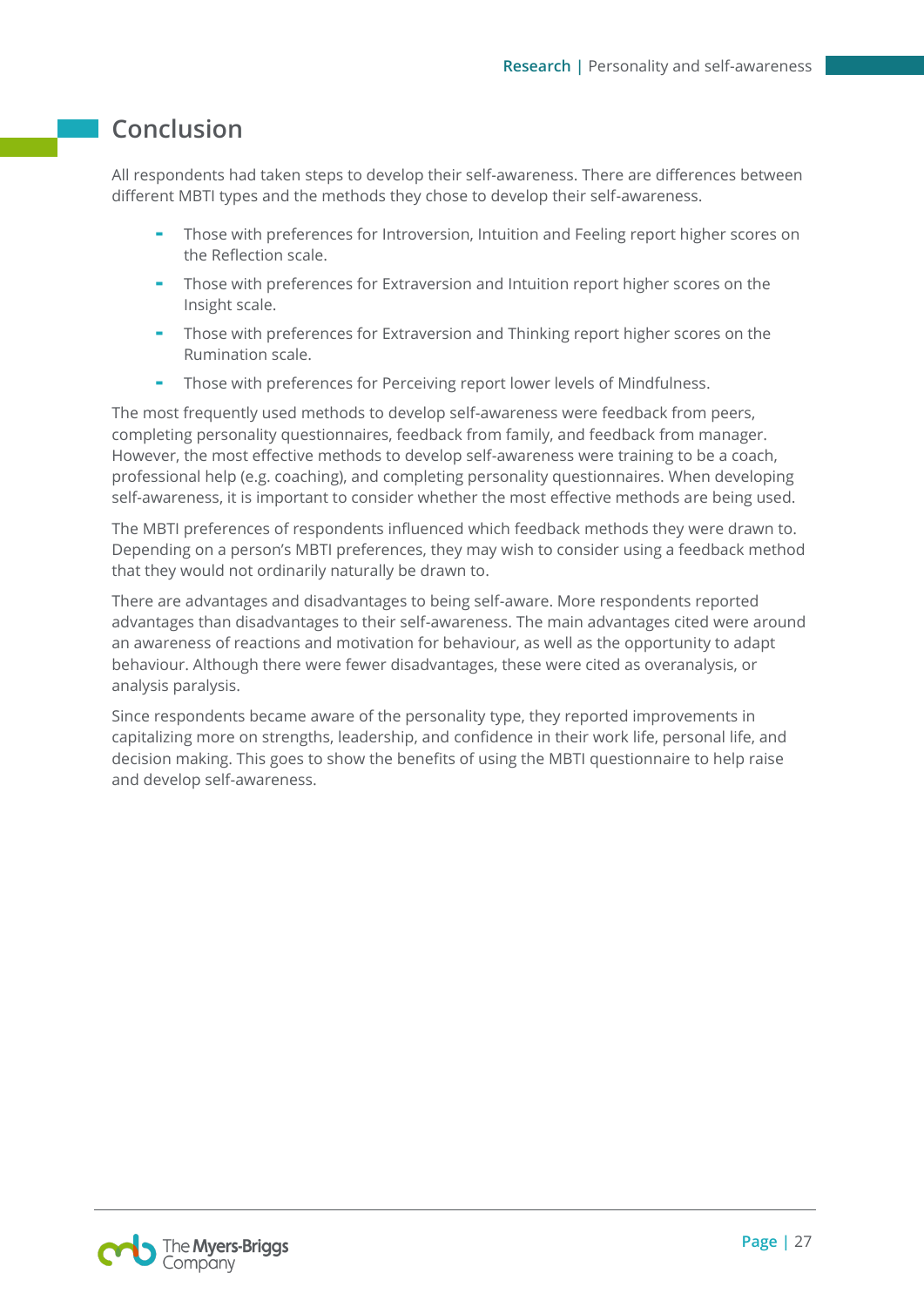### <span id="page-28-0"></span>**References**

Braun, V. & Clarke, V. (2006). Using thematic analysis in psychology. *Qualitative Research in Psychology*, 3, 77-101.

Brown, K. W. & Ryan, R. M (2003). The benefits of being present: Mindfulness and its role in psychological well-being. *Journal of Personality and Social Psychology*, 84, 822-88.

Church, A. H. (1997). Managerial self-awareness in high-performing individuals in organizations. *Journal of Applied Psychology*, 82, 281-292.

Church, A. H. & Waclawski, J. (1999). Influence behaviors and managerial effectiveness in lateral relations. *Human Resource Development Quarterly*, 10, 3-34.

Fletcher, C. & Baldry, C. (2000). A study of individual differences and self-awareness in the context of multi-source feedback. *Journal of Occupational and Organizational Psychology*, 73, 303- 319.

Sutton, A, Williams, H, & Allinson, C. (2015). A longitudinal, mixed method evaluation of selfawareness training in the workplace. *European Journal of Training and Development*, 39, 610-627.

![](_page_28_Picture_8.jpeg)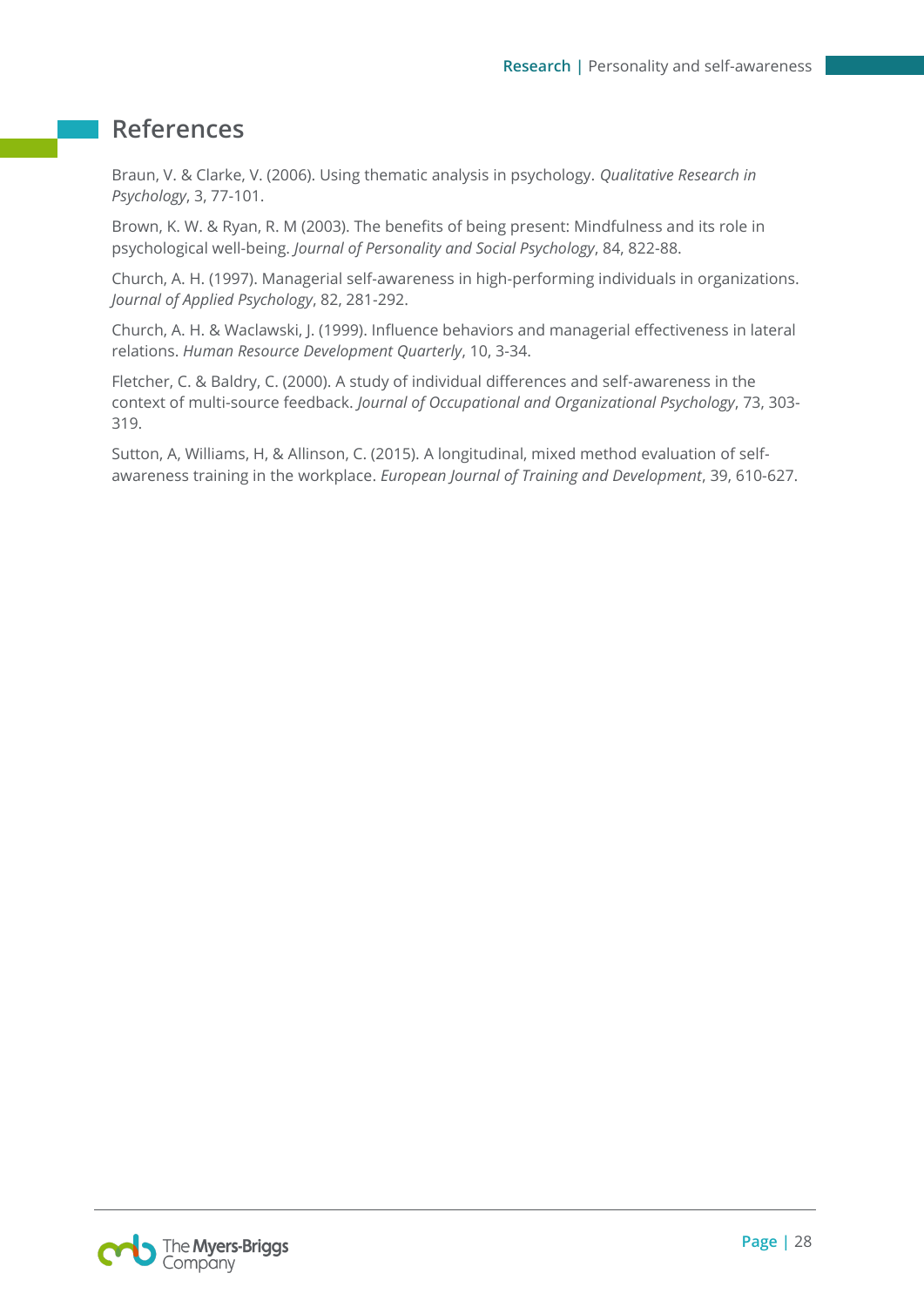## <span id="page-29-0"></span>**Appendices**

## <span id="page-29-1"></span>**Appendix 1: The survey**

In the first part of the survey, we will ask you for some background information about yourself, including your best-fit (verified) type. This data will only be used anonymously, as part of our research.

Q1) What is your best-fit (verified) type?

Q2) How did you decide on your MBTI best-fit (verified) type?

- Individual face-to-face feedback
- Face-to-face feedback as part of a group
- Individual feedback via phone/Skype etc
- Group feedback via phone/Skype etc
- MBTI Online/MBTI Complete
- I did not complete the MBTI questionnaire, but I have received feedback on my type
- I did not complete the MBTI questionnaire, but have worked my type out for myself
- I completed a free online questionnaire

Q3) How sure are you of your best-fit (verified) type? (Very unsure, Unsure, Sure, Very sure)

- Extraversion / Introversion
- Sensing / Intuition
- Thinking / Feeling
- Judging / Perceiving

Q4) When did you reach your best-fit (verified) type? (Less than a year ago, 1–3 years ago, 4–6 years ago, 7–9 years ago, 10–14 years ago, 15–19 years ago, 20–29 years ago, 30–39 years ago, 40 or more years ago, I do not remember)

Q5) What is your age in years?

Q6) What is your gender? (Male, Female, Transgender, Prefer not to disclose)

Q7) What is your employment status? (Employed full-time, Employed part-time, Self-employed, Homemaker, Student, Retired, Unemployed)

Q8) Which one of the following categories do you think best describes your job role? Please choose "other" if none fit. (Coaching, people development | Computing, IT | Consultancy | Craft, production, manufacturing, assembly | Education, learning, training | Engineering | Financial, business support, business operations, administrative | HR | Sales, service and related | Science, research, technical specialist | Management

Q9) What level is your job? (Owner or CEO, Executive level management, Senior management, Middle management, First level management/supervisor, Project management, Employee)

Q10) What country do you principally work in?

Q11) Now we would like to ask you your views on self-awareness. There are 32 questions in this section.

![](_page_29_Picture_27.jpeg)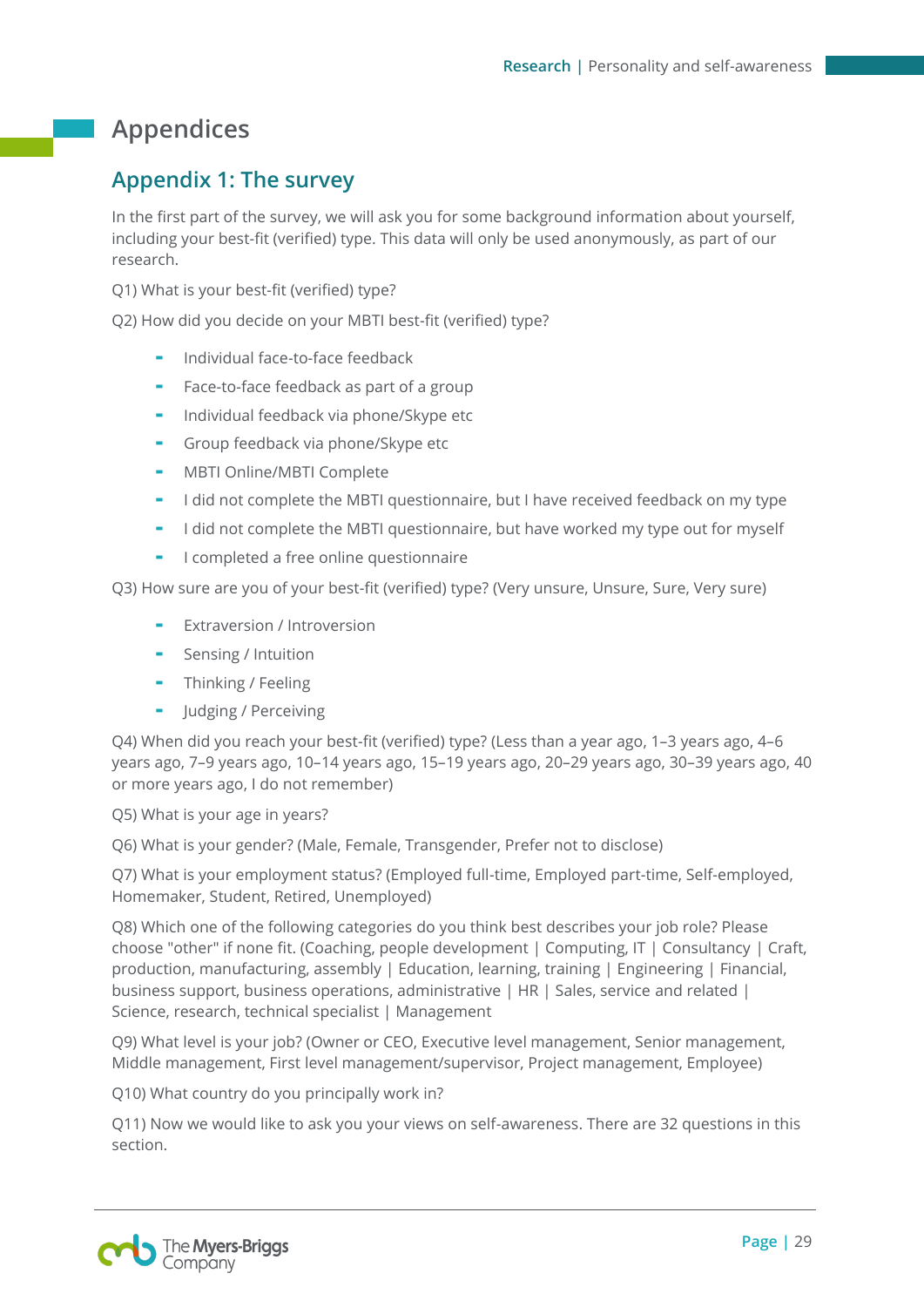Please read each statement below. For each one, state the extent to which you agree or disagree with the statement. (Strongly disagree, Disagree, Neither disagree/agree, Agree, Strongly Agree)

- I often reflect on my thoughts
- I do not often think about the way I am feeling
- I enjoy exploring my "inner self"
- I do not often spend much time in self-reflection
- I do not place much value on my internal state
- Reflecting on my inner world is a waste of time
- I spend too much time in my inner world, reflecting
- I often reflect on my feelings
- Others would benefit from reflecting more on their thoughts
- Other people spend too much time thinking about how they are feeling
- Others would benefit from reflecting on their feelings more
- Other people spend too much time considering the way they are thinking
- Others would benefit from engaging in more self-reflection
- Other people do not need to explore their "inner self"
- It is important for me to monitor my internal state
- I am interested in analyzing the behaviour of others
- I value opportunities to evaluate my behaviour
- It is important to understand why people behave in the way they do
- When I'm feeling uncomfortable. I can easily name these feelings
- Reflecting on my thoughts confuses me
- I understand why I behave in the way I do
- I often do not understand the way I feel about things
- I usually know why I am feeling the way I do
- I often do not understand why I react in the way I do
- I am often on auto-pilot, and do not pay much attention to what I am doing
- I often hurry from one activity to the next
- Sometimes I am careless because I am preoccupied, with many things on my mind
- I often dwell on the past or the future, rather than the present
- I do not tend to pay much attention to what I am doing
- My mind often wanders when I am trying to concentrate
- When I have unpleasant thoughts, I can easily put them out of my mind
- I often find myself thinking about past negative events
- When things go wrong, I often ruminate on them for long periods of time
- I tend not to look back and think about how I could have done things differently
- I have a great deal of self-awareness
- Others would describe me as very self-aware

![](_page_30_Picture_38.jpeg)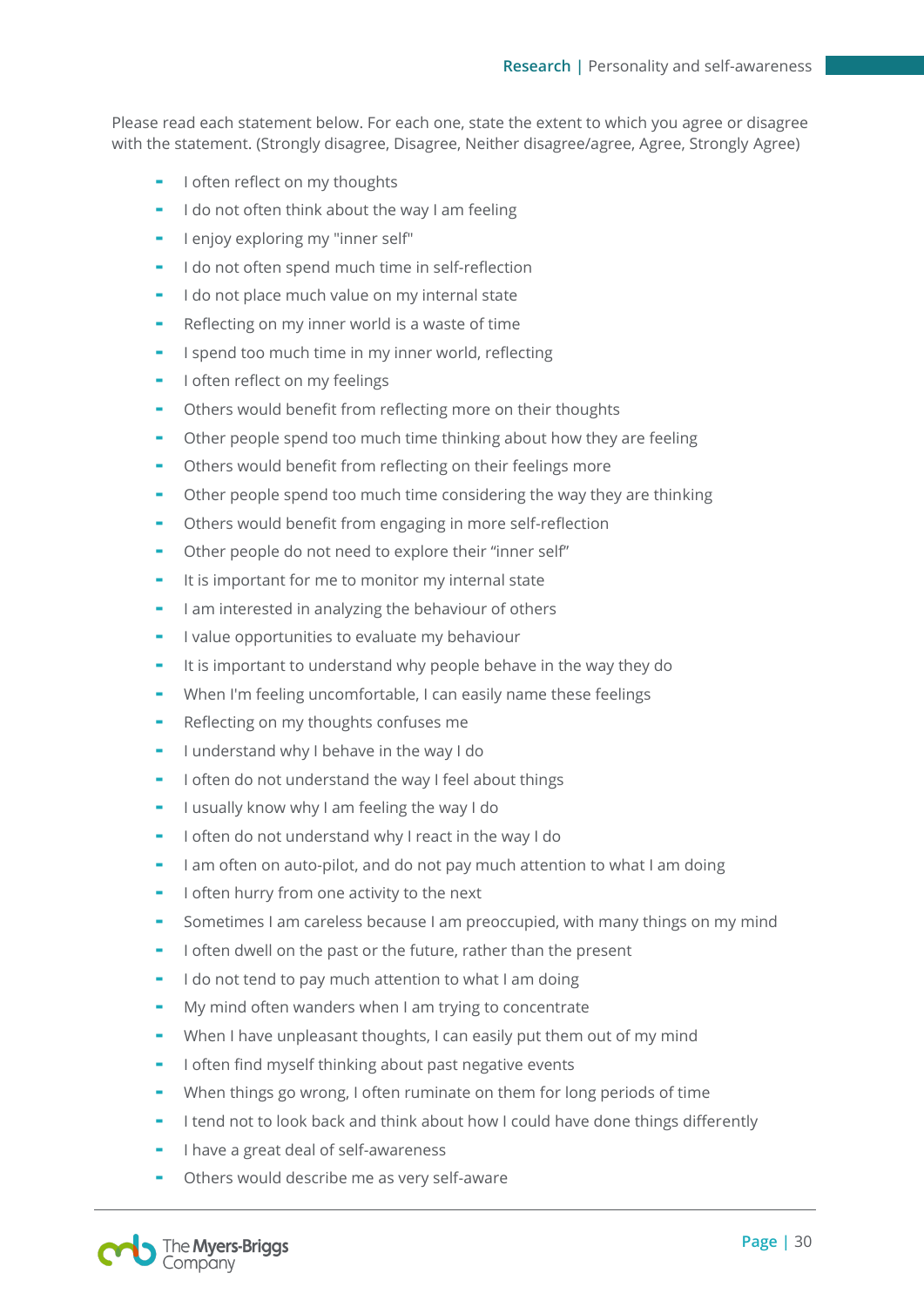Q12) In a few words, how would you define self-awareness?

Q13) What advantages are there to being self-aware?

Q14) What benefits do you perceive others gain from your self-awareness?

Q15) What disadvantages are there to being self-aware?

Q16) If the self-awareness of individual team or group members differs, what effect(s) have you seen and/or experienced?

Q17) How does your self-awareness differ to those around you? (Not applicable, I am less selfaware, We have similar levels of self-awareness, I am more self-aware)

- **Manager**
- Key client(s)
- Peers
- Subordinates
- Wider network
- **Family**

Q18) If relevant, describe how your self-awareness differs from those around you

Q19) Choose up to three areas where your self-awareness has been most helpful

- Acting as a coach
- Coping with stress
- Dealing with change
- Dealing with clients
- Managing and leading others
- Receiving coaching or feedback
- Working with others in a team

Q20) Describe how your self-awareness has helped you to deal with the area(s) you have chosen?

Q21) Any other comments about self-awareness?

![](_page_31_Picture_24.jpeg)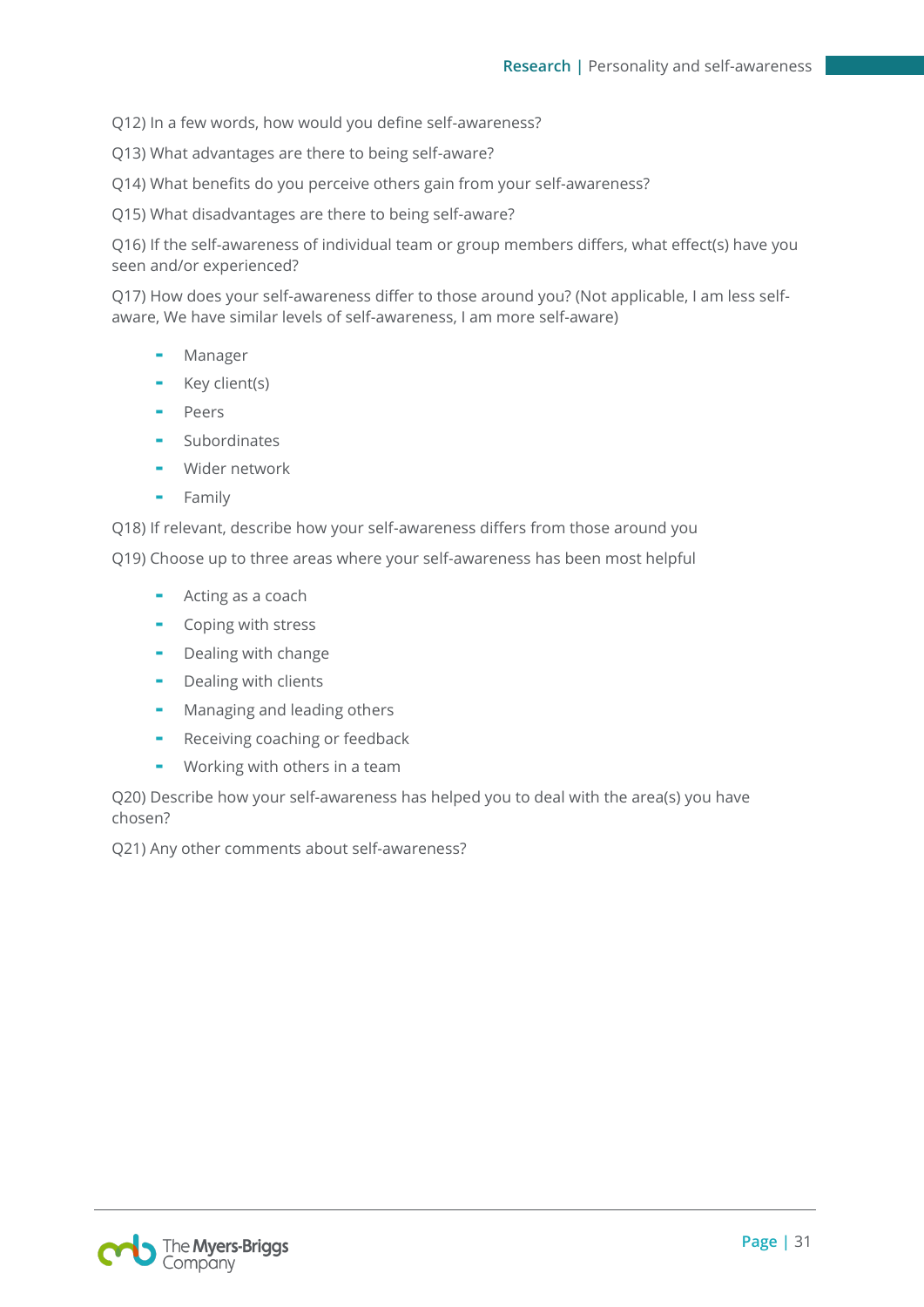Q22) Please read each statement below. For each one, state the extent to which your MBTI knowledge has made it more or less likely that the statement is true. (Unsure, Much less, Less so, No difference, More so, Much more)

- I am in control of my emotions
- I am productive
- I rely on others for help completing tasks
- I rely on others for help solving problems
- I have work-life balance
- I interrupt others while they are talking
- I daydream
- I listen to instructions
- I am in control of my temper
- I complain
- I argue
- I hoard my belongings
- I exaggerate
- I monopolize conversations
- I delegate
- I manage my time effectively
- I procrastinate
- I trust those around me
- I am innovative
- I am daring
- I am motivated
- I strive for good enough instead of perfection
- I am genuine with those around me
- I am in control of my email inbox
- I am considered
- I notice when I need to spend time unwinding
- I notice when I need the company of others
- I am proactive in increasing my network
- I am respectful towards others
- I am performing effectively in my role
- I am in control of my time
- I ask for more information when I need it

![](_page_32_Picture_34.jpeg)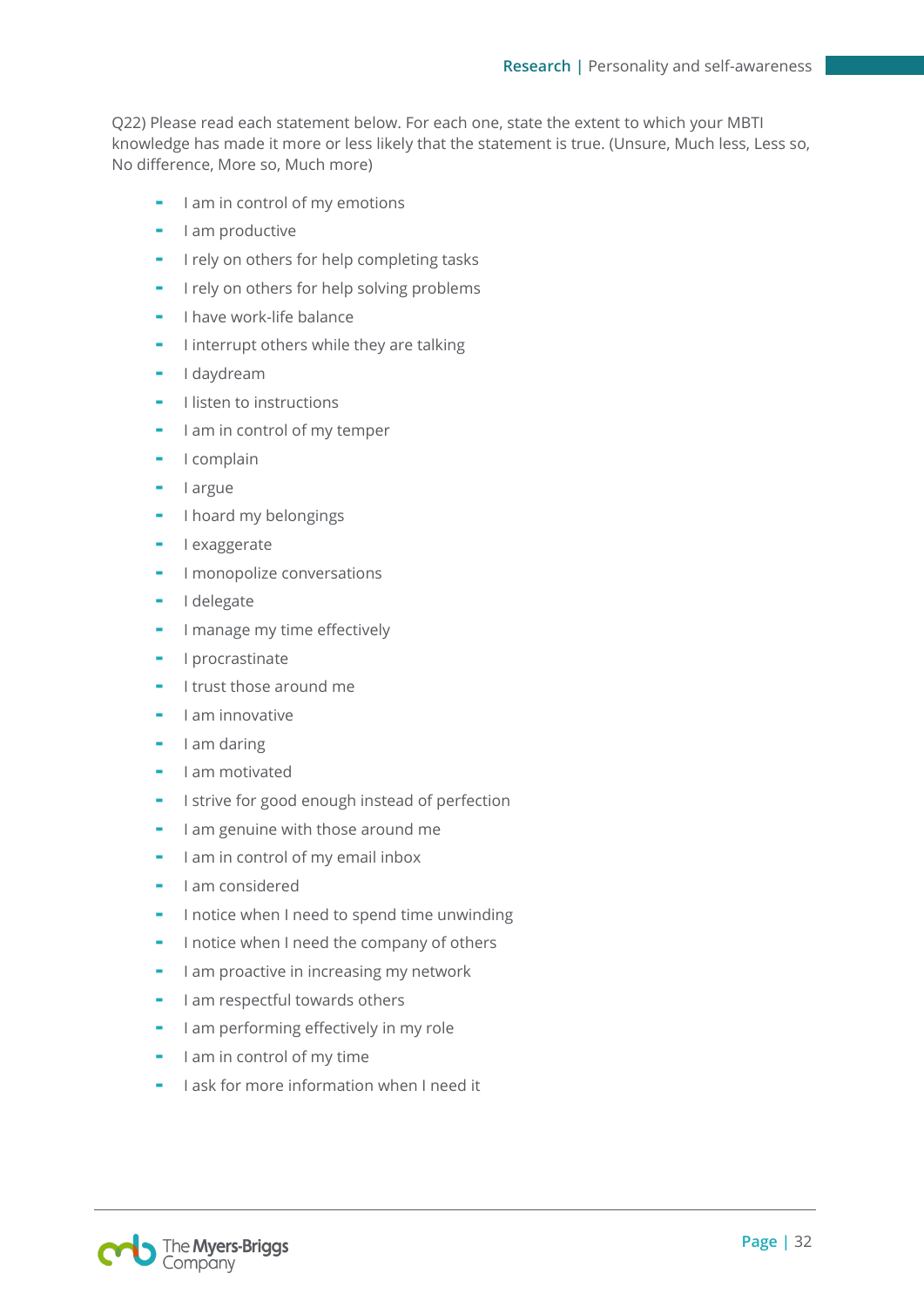Q23) Since becoming aware of your MBTI best-fit (verified) type, please rate how your increased knowledge has made you feel. (Not applicable, Strongly disagree, disagree, neither disagree or agree, Agree, Strongly agree)

- I capitalize on my strengths more
- I make better decisions
- I am a more confident leader
- My organization more often sees me at my best
- I feel more confident in my contributions at work
- I feel more confident in my personal life

Q24) How have you developed your self-awareness? Please select all the methods you have used.

- Feedback from manager
- Feedback from clients
- Feedback from peers
- Feedback from subordinates
- Feedback from wider network
- Feedback from family
- Completing personality questionnaires
- Completing 360-degree tools
- Completing values measures
- Journaling (e.g. keeping records of highs and lows, possibilities, questions, discoveries etc)
- Training to become a coach
- Professional help (e.g. a coach)
- I do not think that I have developed my self-awareness

Q25) How useful has each method been in developing your self-awareness? (Not applicable, Very ineffective, Ineffective, Neither ineffective/effective, Effective, Very effective)

- Feedback from manager
- Feedback from clients
- Feedback from peers
- Feedback from subordinates
- Feedback from wider network
- Feedback from family
- Completing personality questionnaires
- Completing 360-degree tools
- Completing values measures
- Journaling (e.g. keeping records of highs and lows, possibilities, questions, discoveries etc)

![](_page_33_Picture_33.jpeg)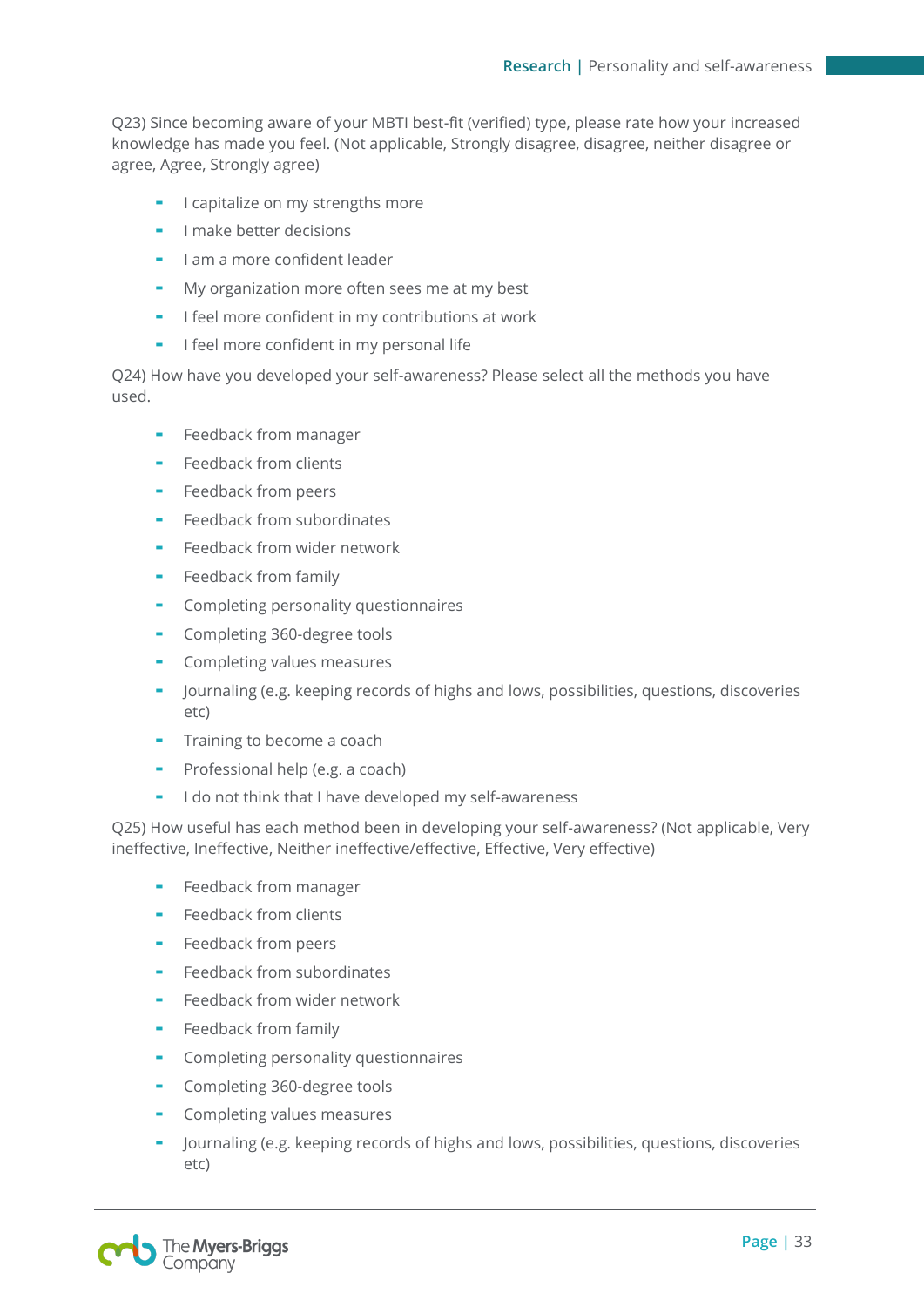- Training to become a coach
- Professional help (e.g. a coach)
- I do not think that I have developed my self-awareness

Q26) If you have any questions or comments, please add them below.

![](_page_34_Picture_5.jpeg)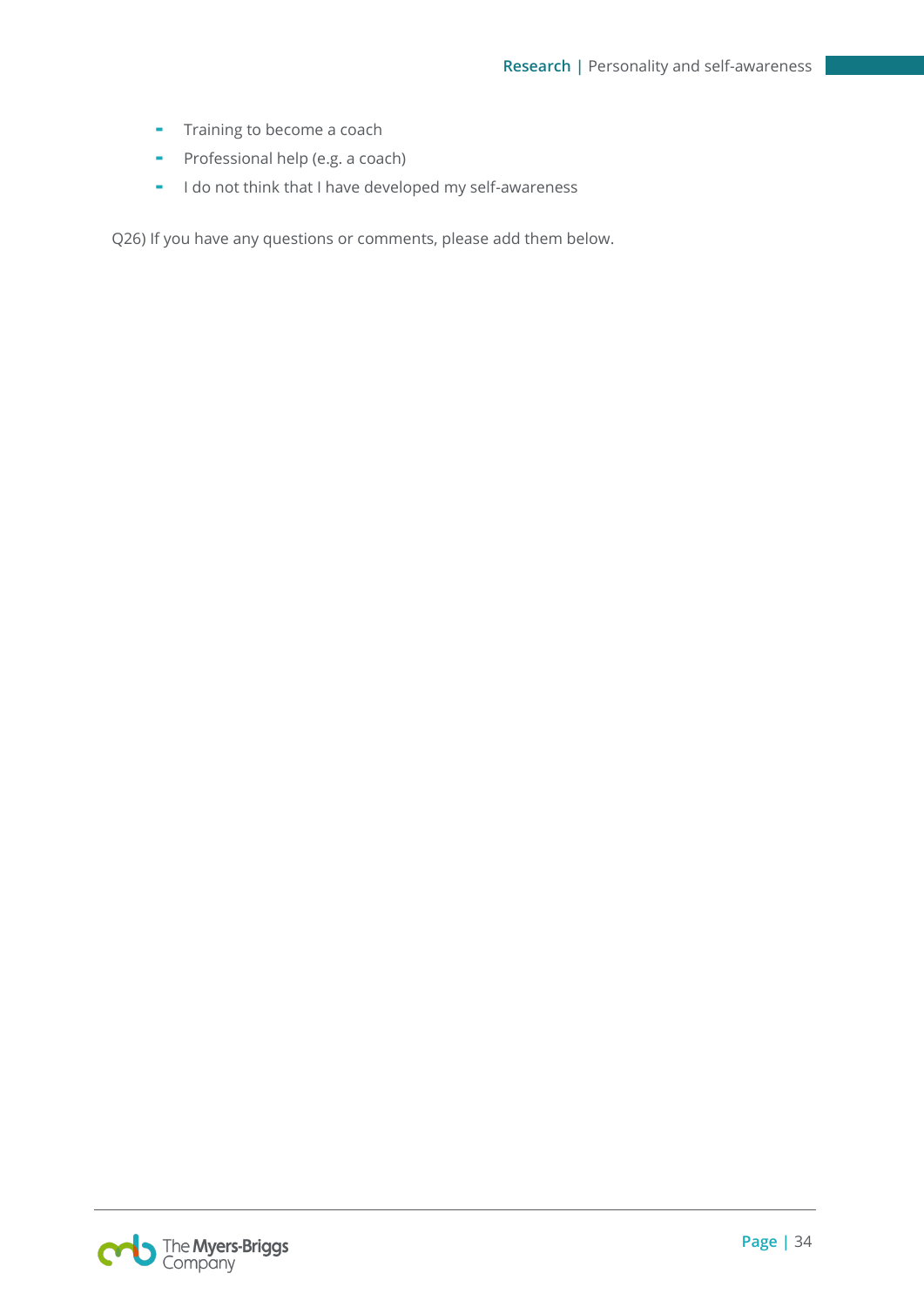## <span id="page-35-0"></span>**Appendix 2: Psychological type and the MBTI® assessment**

The Myers-Briggs Type Indicator® (MBTI®) assessment is probably the most widely used personality questionnaire in the world. It does not measure our ability or skill, or how much of a personality trait we have. It looks at whether we have an inbuilt preference to do things in one way or in another way. It looks at four pairs of preferences:

| Opposite ways to direct and receive energy                                                                                                                         |                                                               |  |
|--------------------------------------------------------------------------------------------------------------------------------------------------------------------|---------------------------------------------------------------|--|
| <b>Extraversion (E)</b> Introversion (I)                                                                                                                           |                                                               |  |
| Gets energy from the outer world of people Gets energy from the inner world of<br>Focuses energy and attention outwards in Focuses energy and attention inwards in | and experiences reflections and thoughts<br>action reflection |  |

#### **Opposite ways to take in information**

|                                                                           | Sensing $(S)$ Intuition $(N)$                                      |
|---------------------------------------------------------------------------|--------------------------------------------------------------------|
| Prefers real information coming from five Prefers information coming from |                                                                    |
|                                                                           | senses associations                                                |
|                                                                           | Focuses on what is real Focuses on possibilities and what might be |
|                                                                           |                                                                    |

#### **Opposite ways to decide and come to conclusions**

| Thinking $(T)$ Feeling $(F)$                          |                                                                                                                                                                            |
|-------------------------------------------------------|----------------------------------------------------------------------------------------------------------------------------------------------------------------------------|
| dispassionately and motives<br>objective logic values | Steps out of situations to analyze them Steps into situations to weigh human values<br>Prefers to make decisions on the basis of Prefers to make decisions on the basis of |
|                                                       |                                                                                                                                                                            |

#### **Opposite ways to approach the outside world**

|                                                                                                                                                                            | Judging (J) Perceiving (P) |
|----------------------------------------------------------------------------------------------------------------------------------------------------------------------------|----------------------------|
| Prefers to live life in a planned and organized Prefers to live life in a spontaneous and<br>Enjoys coming to closure and making a Enjoys keeping options open<br>decision | manner adaptable way       |

For convenience, these pairs of preferences, or pairs of opposites, are often called type dichotomies. So we might talk about the E–I dichotomy, the S–N dichotomy, the T–F dichotomy or the J–P dichotomy.

In each dichotomy, we will have a preference for one type. For example, we might prefer E rather than I, and spend much more of our time and energy doing things typical of Extraverts, and little of our time or attention on activities and ways of doing things typical of Introverts. Or we might prefer I rather than E. Whatever our preference, we will spend some time and carry out some activities associated with the other side. The same applies to S–N, T–F and J–P. In each case we have a preference, but we will visit the other side from time to time. We will use all eight modes at least some of the time.

The MBTI assessment is a method for helping individuals to determine their type preferences. You may hear people say things like "I'm an ESTJ" or "I've got preferences for INFP" or "I'm

![](_page_35_Picture_13.jpeg)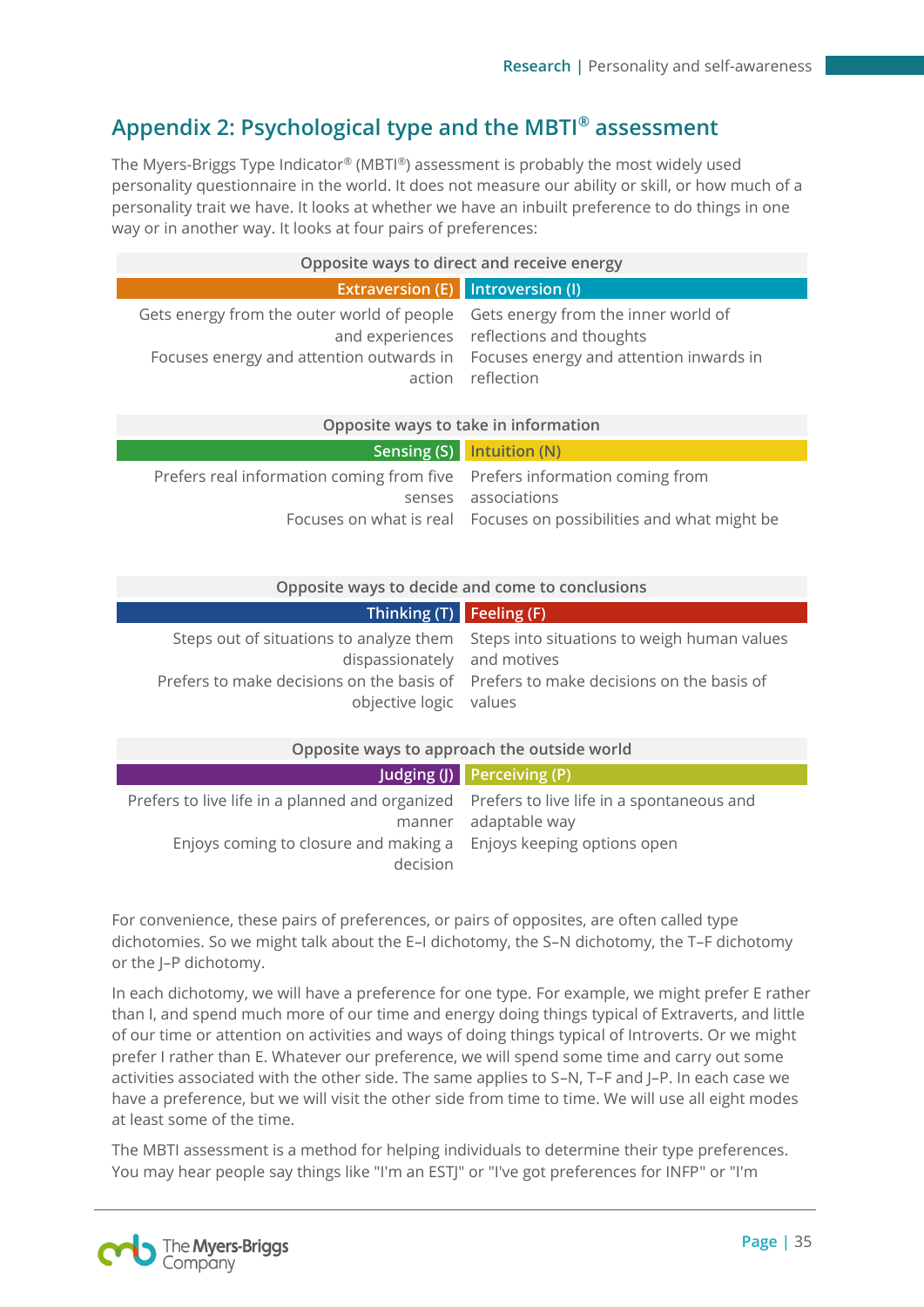definitely a Perceiving type." They can then use this knowledge in all sorts of ways to help them with their development as human beings. The four letters can be combined to give 16 different types, but this four-letter type formula should not be used to 'put people in a box'. The MBTI indicator is used to create possibilities, not to limit individuals.

The 16 types are often illustrated using a *type table*, as shown here.

Each of these 16 types has a favourite process (dominant function) which takes the lead in directing their personality. For ISTJ and ISFJ, for example, Introverted Sensing (Si), is the favourite process. Central to their personality is the importance of lived experience, and drawing on their rich store of memories.

For ESTP and ESFP, it is Extraverted Sensing (S<sup>e</sup>): experiencing the moment, the here and now, with all their senses.

This continues for all the types. Note that there are 8 favourite processes, not 16. Each favourite process applies to two types.

![](_page_36_Picture_6.jpeg)

| <b>Types</b>      | <b>Favourite process</b>                |
|-------------------|-----------------------------------------|
| ISTJ, ISFJ        | Introverted Sensing (Si)                |
| <b>ESTP, ESFP</b> | Extraverted Sensing (S <sup>e</sup> )   |
| <b>INFJ, INTJ</b> | Introverted Intuition (N <sup>i</sup> ) |
| <b>ENTP, ENFP</b> | Extraverted Intuition ( $Ne$ )          |
| <b>ISTP, INTP</b> | Introverted Thinking (T <sup>i</sup> )  |
| ESTJ, ENTJ        | Extraverted Thinking (T <sup>e</sup> )  |
| <b>ISFP, INFP</b> | Introverted Feeling (Fi)                |
| ESFJ, ENFJ        | Extraverted Feeling (F <sup>e</sup> )   |

![](_page_36_Picture_8.jpeg)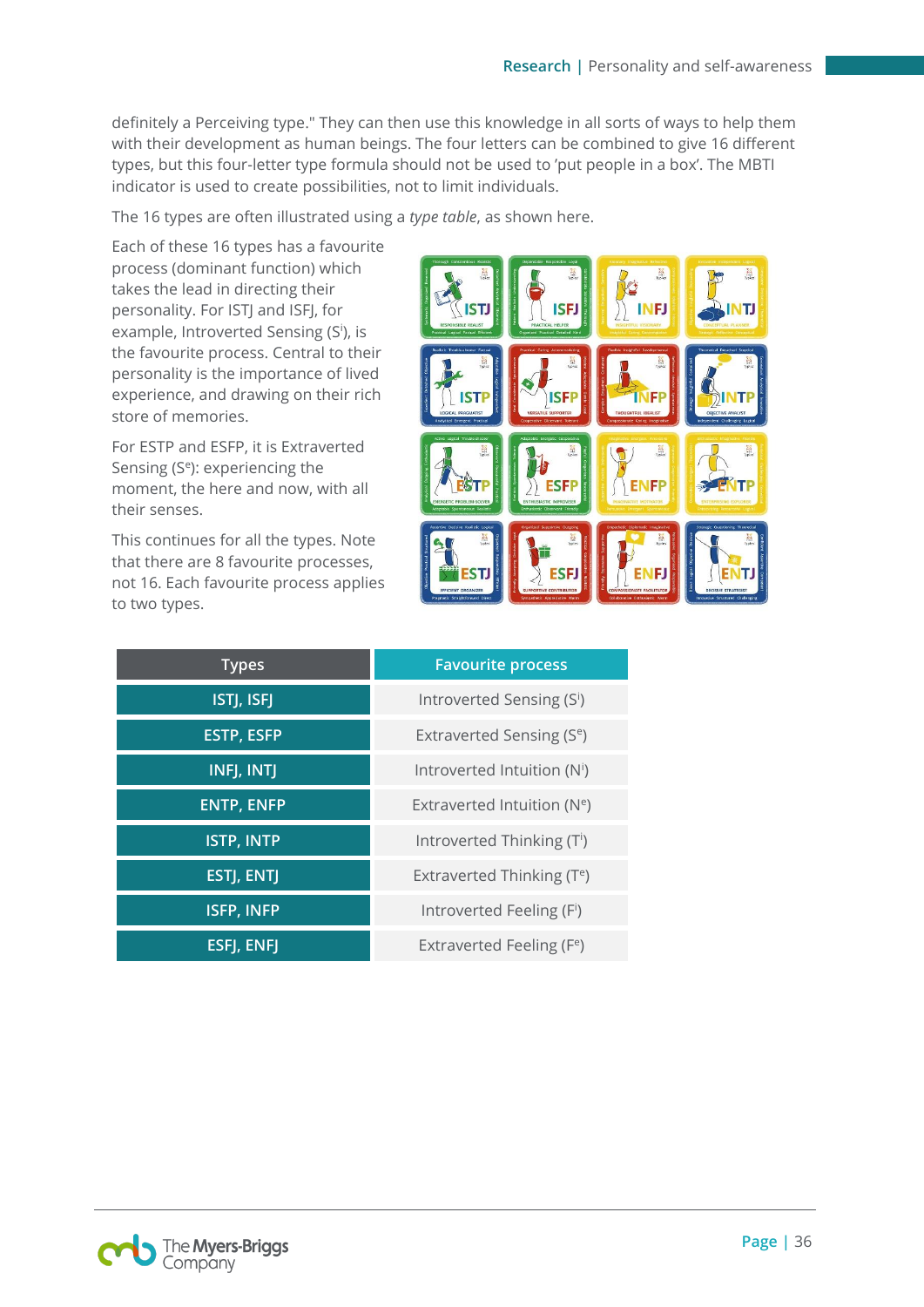## <span id="page-37-0"></span>**Appendix 3: Self-awareness questionnaire**

This was a shortened version of the self-awareness questionnaire distributed in self-awareness related webcasts and conference presentations.

For each block of statements below, answer each individual statement in terms of whether you strongly disagree, disagree, neither agree nor disagree, agree, or strongly agree. For each statement, you will have a score of 1, 2, 3, 4 or 5, depending on which option you chose. Add up the numbers in each block to get the total raw score for each block.

| Insight                                                               | <b>Strongly</b><br>disagree | <b>Disagree</b> | <b>Neither</b> | <b>Agree</b>             | <b>Strongly</b><br>agree |
|-----------------------------------------------------------------------|-----------------------------|-----------------|----------------|--------------------------|--------------------------|
| I am interested in analysing the<br>behaviour of others               |                             | $\overline{2}$  | 3              | 4                        | 5                        |
| I value opportunities to evaluate my<br>behaviour                     | 1                           | $\mathcal{P}$   | 3              | $\overline{4}$           | 5                        |
| It is important to understand why<br>people behave in the way they do | 1                           | $\mathcal{P}$   | 3              | $\overline{\mathcal{A}}$ | 5                        |
| When I'm feeling uncomfortable, I<br>can easily name these feelings   | 1                           | $\mathcal{P}$   | 3              | $\overline{4}$           | 5                        |
| I understand why I behave in the way<br>I do                          | 1                           | $\mathcal{P}$   | 3              | $\overline{4}$           | 5                        |
| I usually know why I am feeling the<br>way I do                       | 1                           | $\mathcal{P}$   | 3              | $\overline{4}$           | 5                        |

Insight total raw score:

![](_page_37_Picture_6.jpeg)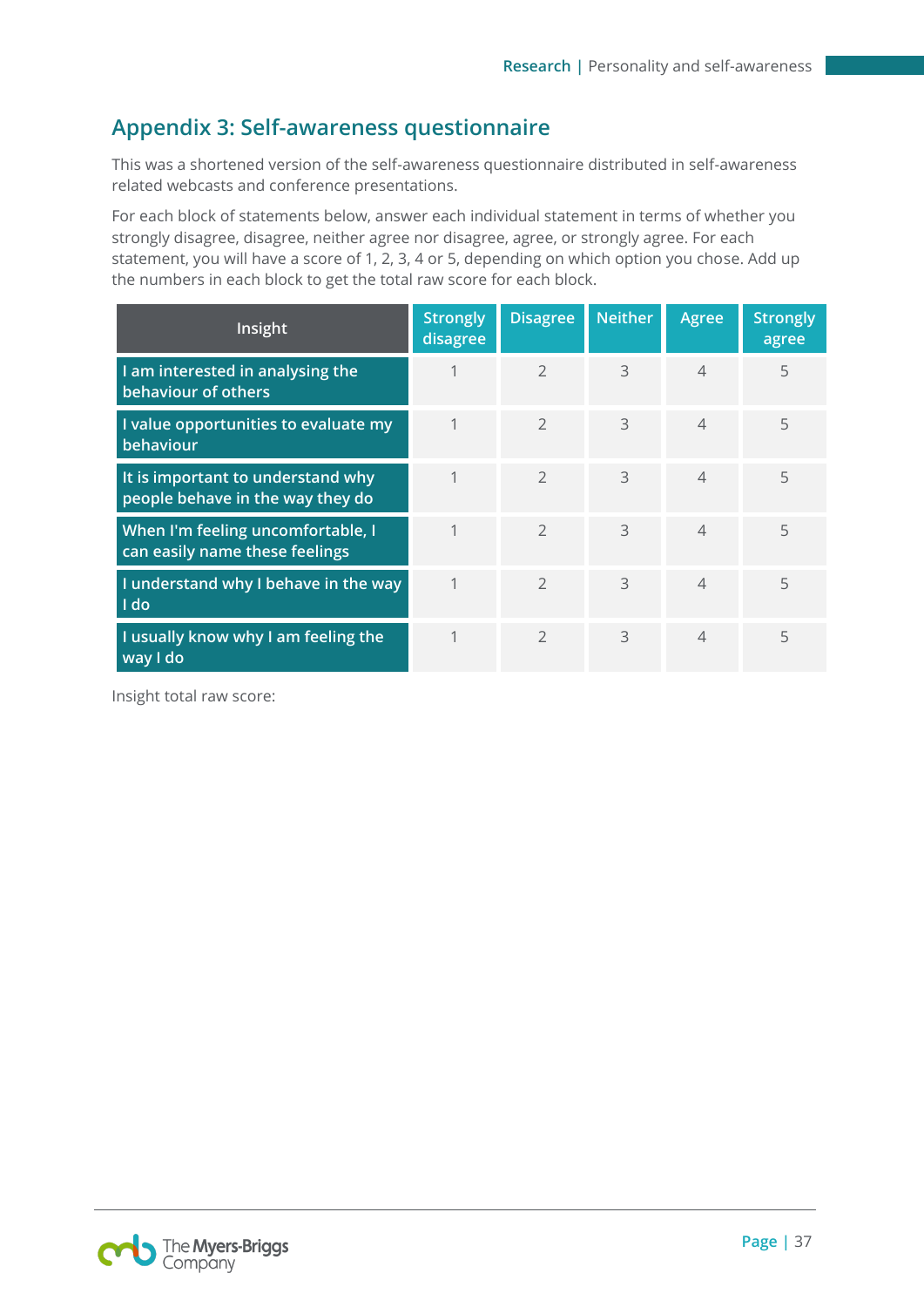| Reflection                                                     | <b>Strongly</b><br>disagree | <b>Disagree</b> | <b>Neither</b> | Agree          | <b>Strongly</b><br>agree |
|----------------------------------------------------------------|-----------------------------|-----------------|----------------|----------------|--------------------------|
| I often reflect on my thoughts                                 |                             | $\mathcal{P}$   | 3              | $\Delta$       | 5                        |
| I enjoy exploring my 'inner self;                              |                             | $\overline{2}$  | 3              | $\overline{4}$ | 5                        |
| Reflecting on my inner world is not a<br>waste of time         |                             | $\overline{2}$  | 3              | $\Delta$       | 5                        |
| I spend too much time in my inner<br>world, reflecting         | 1                           | $\mathcal{P}$   | 3              | $\Delta$       | 5                        |
| I often reflect on my feelings                                 | 1                           | $\overline{2}$  | 3              | $\Delta$       | 5                        |
| Others would benefit from reflecting<br>more on their thoughts |                             | $\mathcal{P}$   | 3              | $\Delta$       | 5                        |
| Others would benefit from reflecting<br>on their feelings more | 1                           | $\mathcal{P}$   | 3              | $\Delta$       | 5                        |
| Others would benefit from engaging<br>in more self-reflection  | 1                           | $\overline{2}$  | 3              | $\Delta$       | 5                        |
| It is important for me to monitor my<br>internal state         |                             | $\mathcal{P}$   | 3              | $\Delta$       | 5                        |

Reflection total raw score:

| <b>Rumination</b>                                                                      | <b>Strongly</b><br>disagree | <b>Disagree</b> | <b>Neither</b> | Agree          | <b>Strongly</b><br>agree |
|----------------------------------------------------------------------------------------|-----------------------------|-----------------|----------------|----------------|--------------------------|
| When I have unpleasant thoughts, I<br>can easily put them out of my mind               |                             | $\mathcal{P}$   | 3              | $\overline{4}$ | 5                        |
| I tend not to look back and think<br>about how I could have done things<br>differently |                             | $\mathcal{P}$   | 3              | $\overline{4}$ | 5                        |
| I often find myself thinking about<br>past negative events                             | 5                           | $\overline{4}$  | 3              | $\mathcal{P}$  |                          |
| When things go wrong, I often<br>ruminate on them for long periods of<br>time          | 5                           | $\overline{4}$  | 3              | $\mathcal{P}$  |                          |

Rumination total raw score (note: scoring for the last two questions is **reversed**):

![](_page_38_Picture_5.jpeg)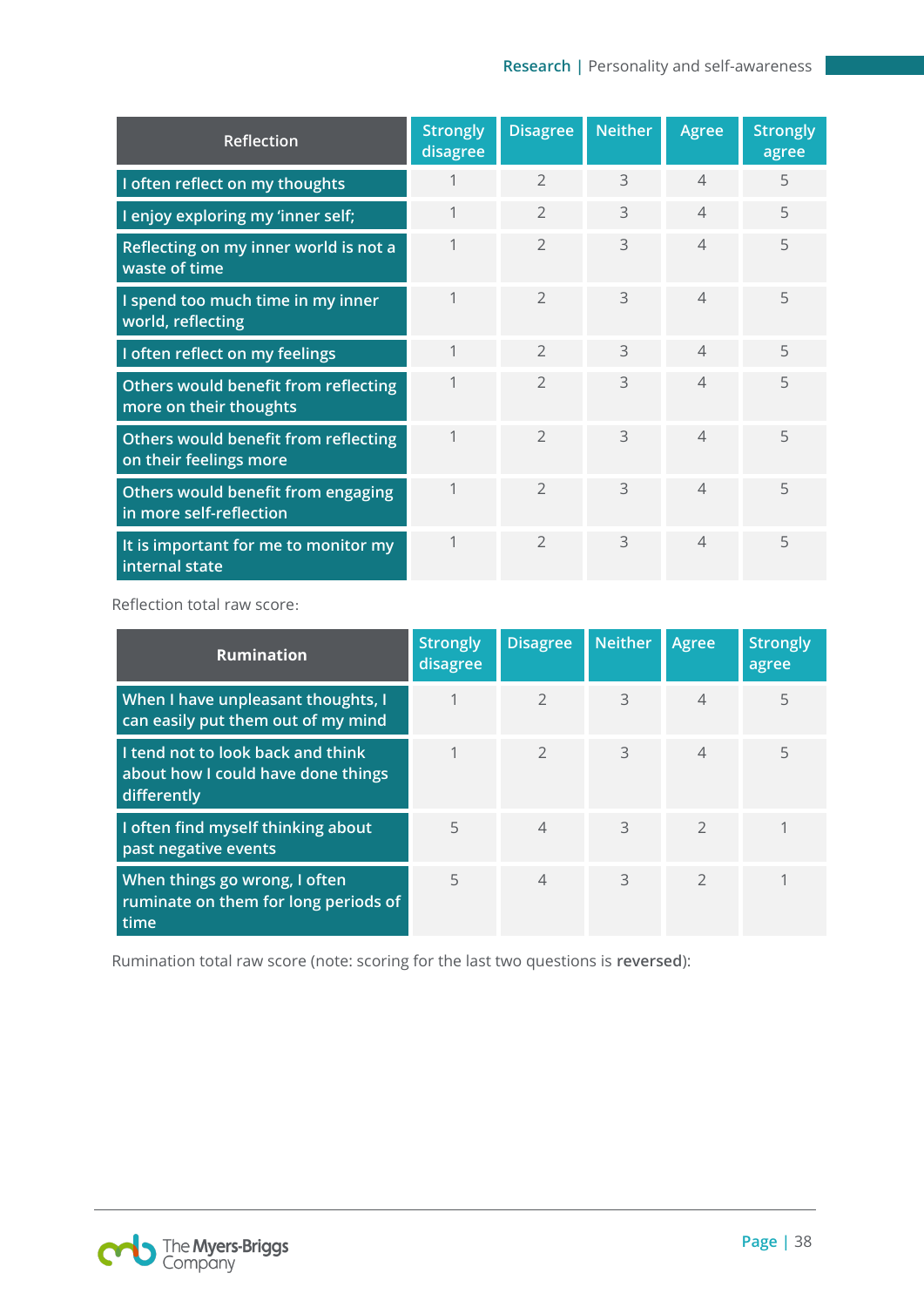| <b>Mindfulness</b>                                                                  | <b>Strongly</b><br>disagree | <b>Disagree</b> | <b>Neither</b> | <b>Agree</b> | <b>Strongly</b><br>agree |
|-------------------------------------------------------------------------------------|-----------------------------|-----------------|----------------|--------------|--------------------------|
| I am often on auto-pilot, and do not<br>pay much attention to what I am<br>doing    | 1                           | $\mathcal{P}$   | 3              | $\Delta$     | 5                        |
| I often hurry from one activity to the<br>next                                      | 1                           | $\mathcal{P}$   | 3              | $\Delta$     | 5                        |
| Sometimes I am careless because I<br>am preoccupied, with many things<br>on my mind | 1                           | $\mathcal{P}$   | 3              | $\Delta$     | 5                        |
| I often dwell on the past or the<br>future, rather than the present                 | 1                           | $\mathfrak{D}$  | 3              | $\Delta$     | 5                        |
| I do not tend to pay much attention<br>to what I am doing                           | 1                           | $\mathfrak{D}$  | 3              | $\Delta$     | 5                        |
| My mind often wanders when I am<br>trying to concentrate                            | 1                           | $\mathcal{P}$   | 3              | $\Delta$     | 5                        |

Mindfulness total raw score:

![](_page_39_Picture_3.jpeg)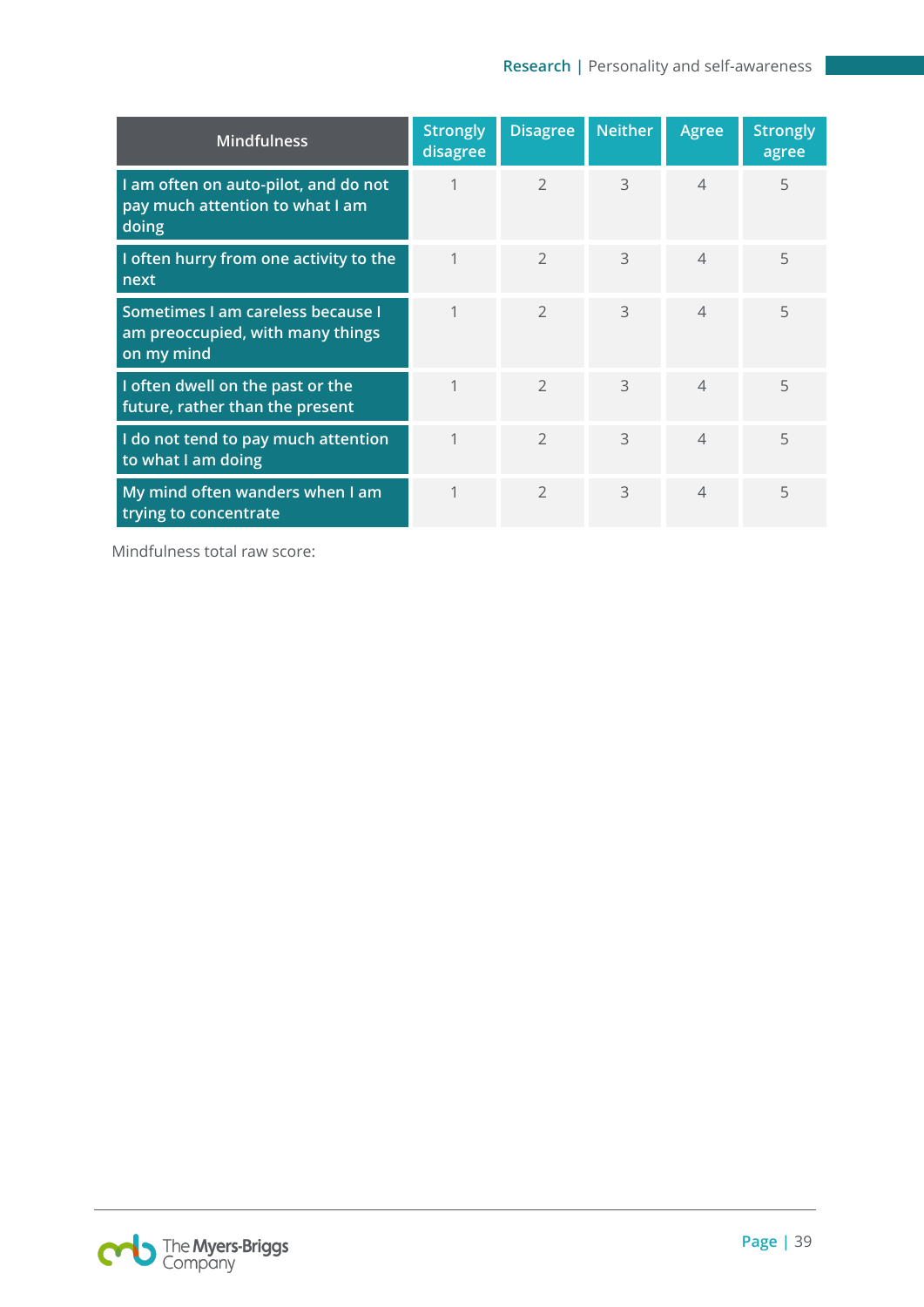Now compare the total raw score from each block to the norm table below to see your standard score on each scale:

|                                                                                                                  |          | $\overline{2}$ | 3                    | 4              | 5         |                                                                                                                 |
|------------------------------------------------------------------------------------------------------------------|----------|----------------|----------------------|----------------|-----------|-----------------------------------------------------------------------------------------------------------------|
| May be confused<br>by their feelings or<br>surprised by their<br>behaviour.                                      | $6 - 21$ | $22 - 23$      | Insight<br>$24 - 26$ | $27 - 28$      | $29 - 30$ | Interested in<br>analyzing<br>behaviour,<br>understands own<br>feelings and<br>behaviour.                       |
| Does not spend<br>time on or value<br>self-refection.<br><b>Thinks others</b><br>spend too much<br>time on this. |          |                | <b>Reflection</b>    |                |           | Reflects on own<br>thoughts and<br>feelings. Believes<br>that this is<br>important and<br>that others should    |
|                                                                                                                  | $9 - 27$ | $28 - 30$      | $31 - 34$            | $35 - 38$      | $39 - 45$ | do this.                                                                                                        |
| May dwell on what<br>has gone wrong<br>and negative<br>events. Finds it<br>difficult to dismiss<br>unpleasant    |          |                | Rumination           |                |           | Does not dwell on<br>the past. Can put<br>unpleasant<br>thoughts to one<br>side.                                |
| thoughts.                                                                                                        | $4 - 6$  | $7 - 9$        | $10 - 12$            | $13 - 16$      | $17 - 20$ |                                                                                                                 |
| Lives in the<br>present, pays<br>attention to what<br>they are doing,<br>gives time to each                      |          |                | <b>Mindfulness</b>   |                |           | In a hurry, may be<br>careless and<br>preoccupied. Can<br>find it difficult to<br>concentrate, less<br>mindful. |
| activity.                                                                                                        | $6 - 12$ | $13 - 16$      | $17 - 20$            | $21 - 23$      | $24 - 30$ |                                                                                                                 |
|                                                                                                                  |          | $\overline{2}$ | 3                    | $\overline{4}$ | 5         |                                                                                                                 |

How do these results compare to your views on your own self-awareness? What actions might you wish to take?

![](_page_40_Picture_4.jpeg)